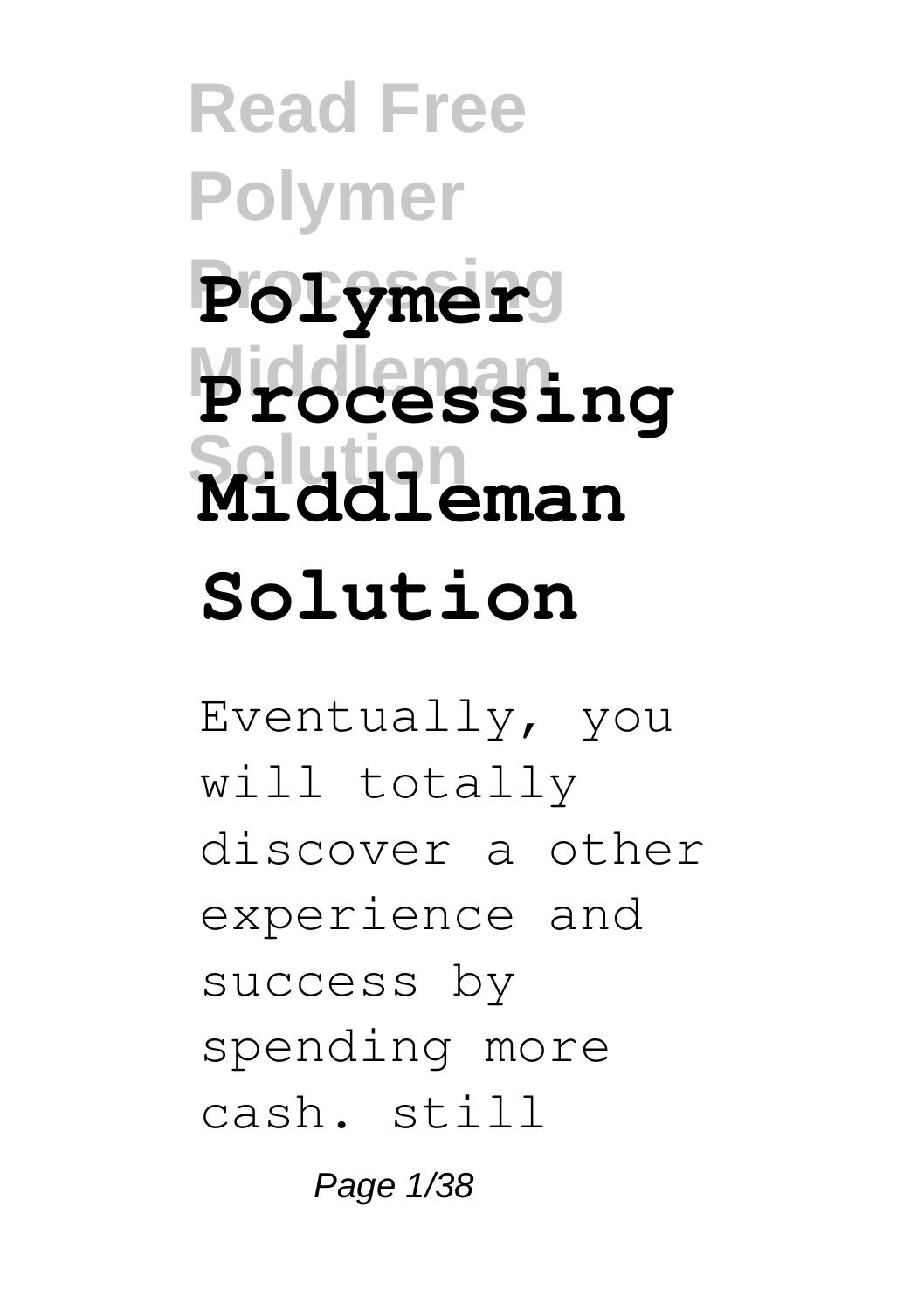**Read Free Polymer** when? complete **Middleman** you acknowledge **Solution** to acquire those that you require every needs in the same way as having significantly cash? Why don't you try to get something basic in the beginning? That's something Page 2/38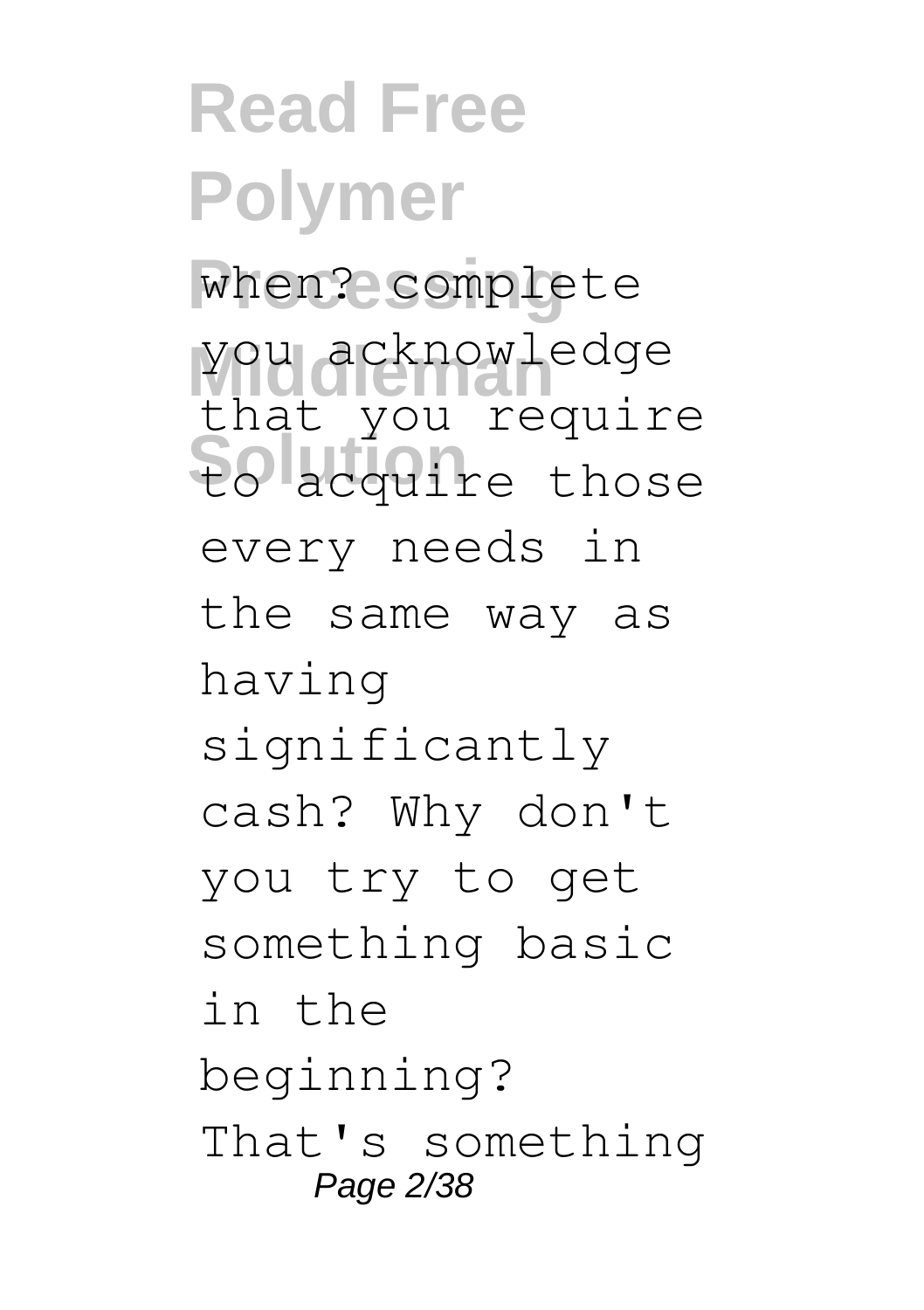**Read Free Polymer Processing** that will lead **Middleman** you to **Solution** more going on comprehend even for the globe, experience, some places, next history, amusement, and a lot more?

It is your very own period to take steps Page 3/38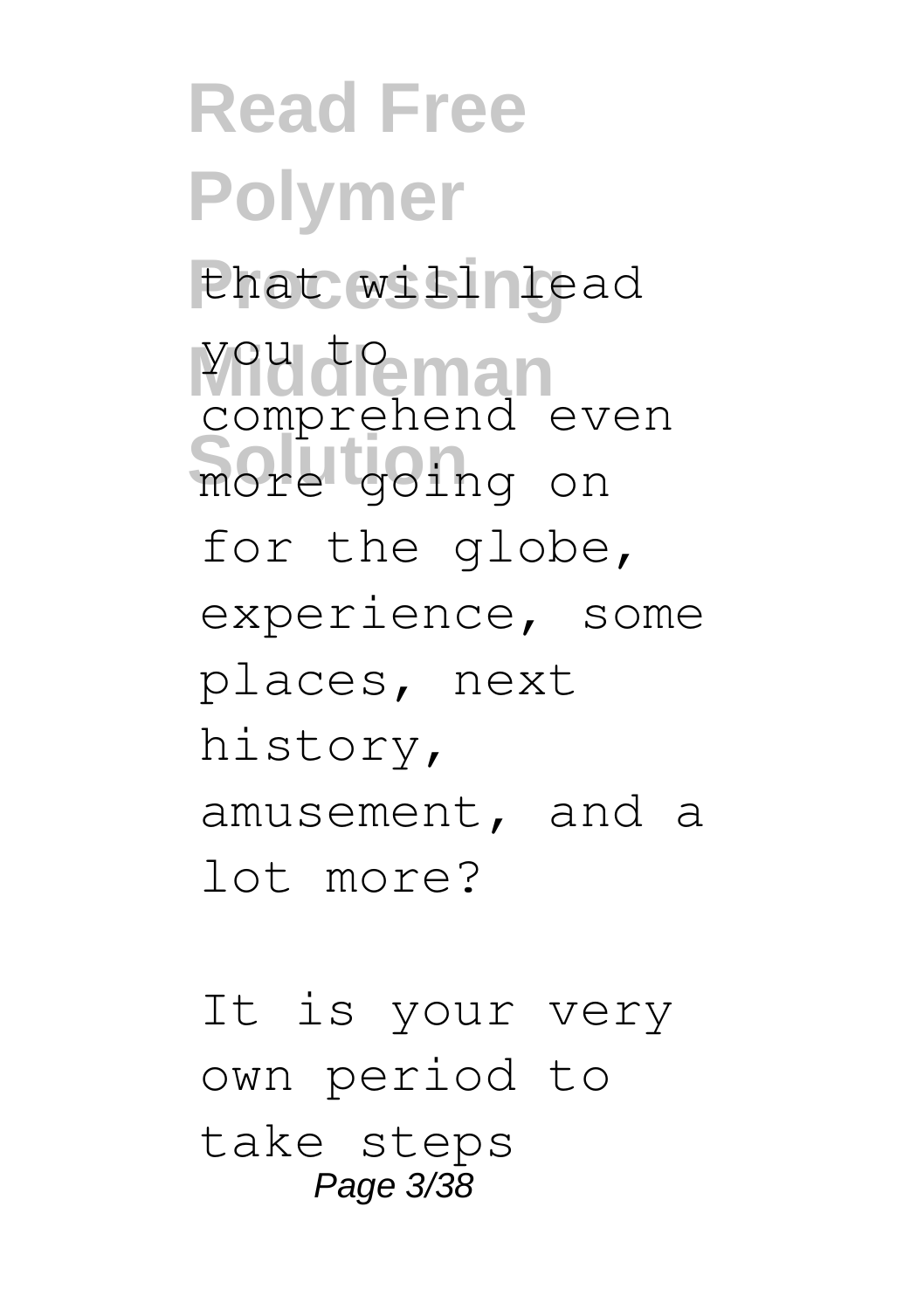### **Read Free Polymer** reviewing habit. in the middle of enjoy now is guides you could **polymer processing middleman solution** below.

*Lecture 68 - Polymer processing I* Introduction to Polymer Page 4/38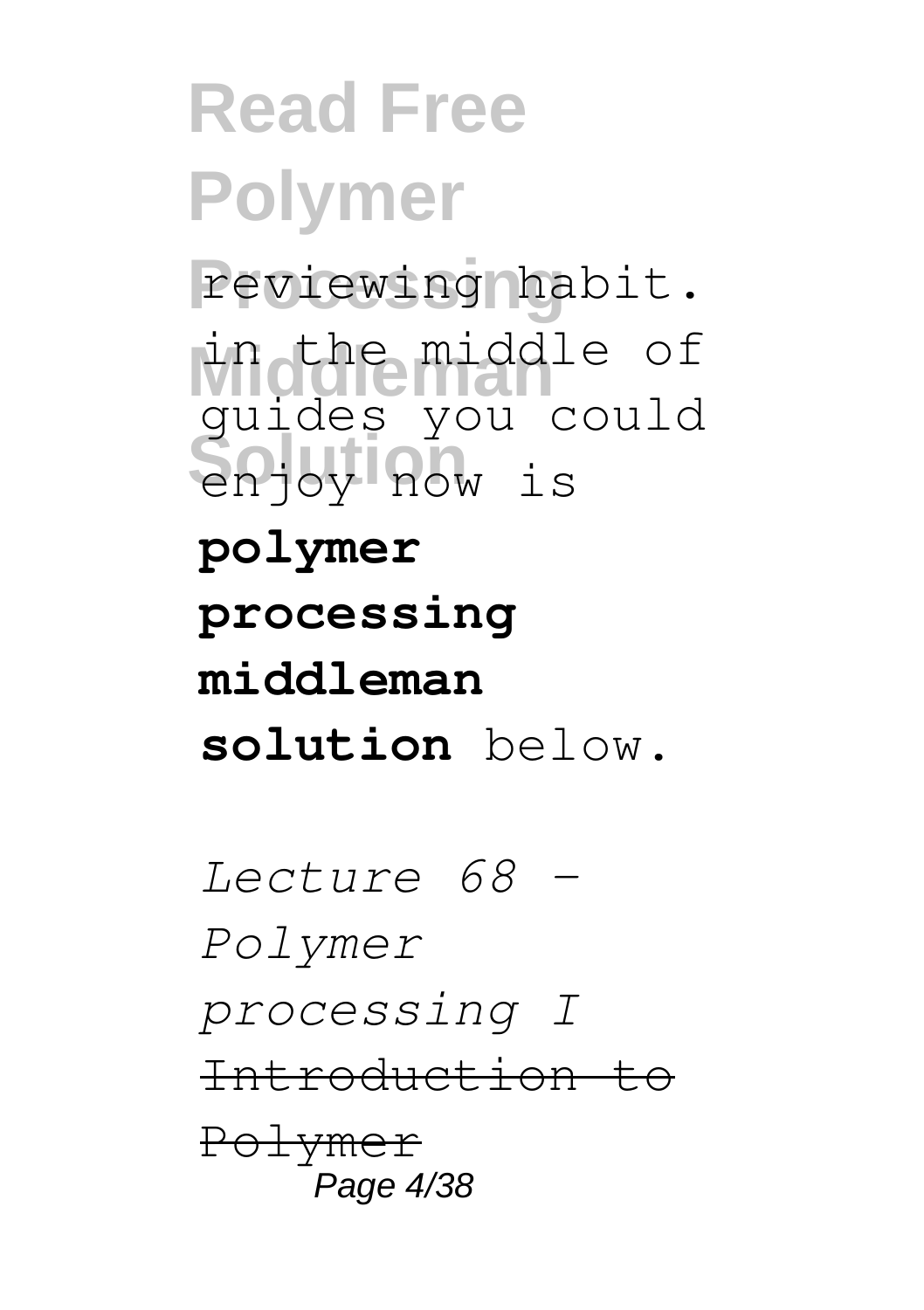**Read Free Polymer Processing** Processing **Middleman Beyond the Solution Polymer Classroom: Processing** Polymer Processing Solutions Video **Lecture 69 - Polymer processing II** *Polymerization Technique (Part 5) || Polymer* Page 5/38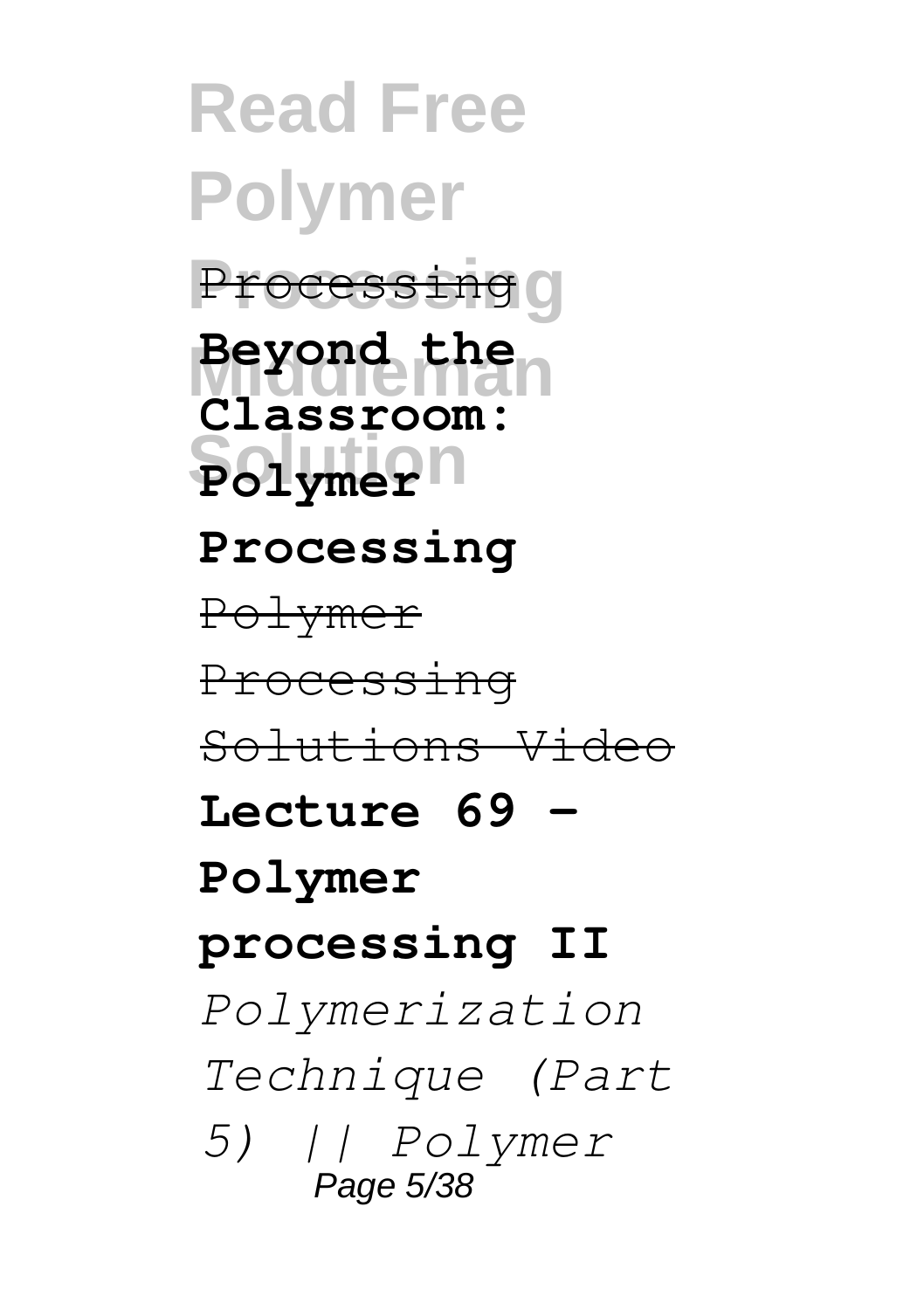**Read Free Polymer Processing** *processing* **Middleman** *techniques || UG* **Solution** *Polymer PaathShaala Processing Techniques* Rheology of Polymers Polymer Science and Processing  $07:$ polymers in solution *Polymer Science and Processing 12:* Page 6/38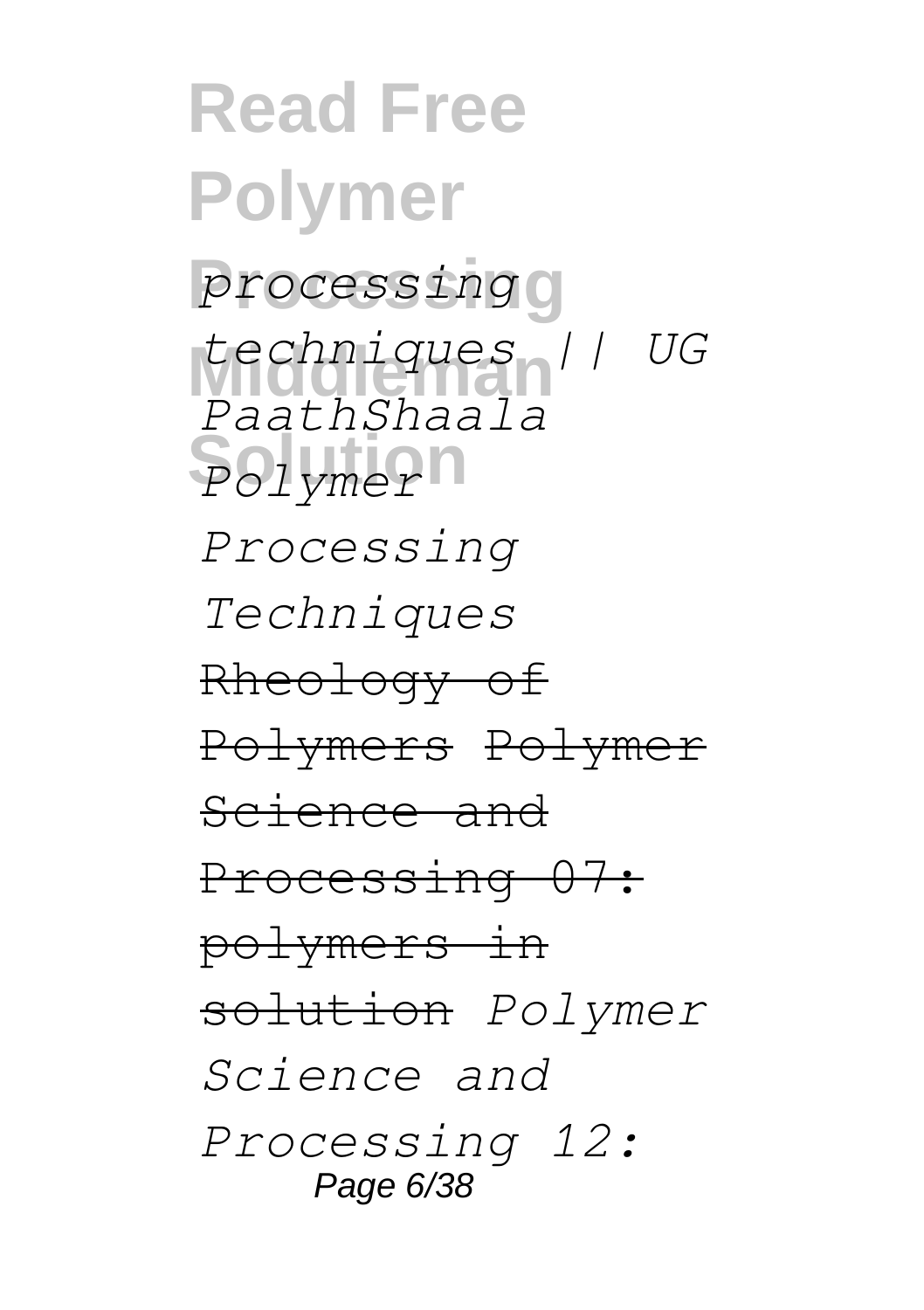**Read Free Polymer** Polymersing **Middleman** *processing I* Processing Plastic Overview Polymer Processing BUSS Kneader Technology Injection Molding Animation **Manufacturing process of polymer pipes.** Page 7/38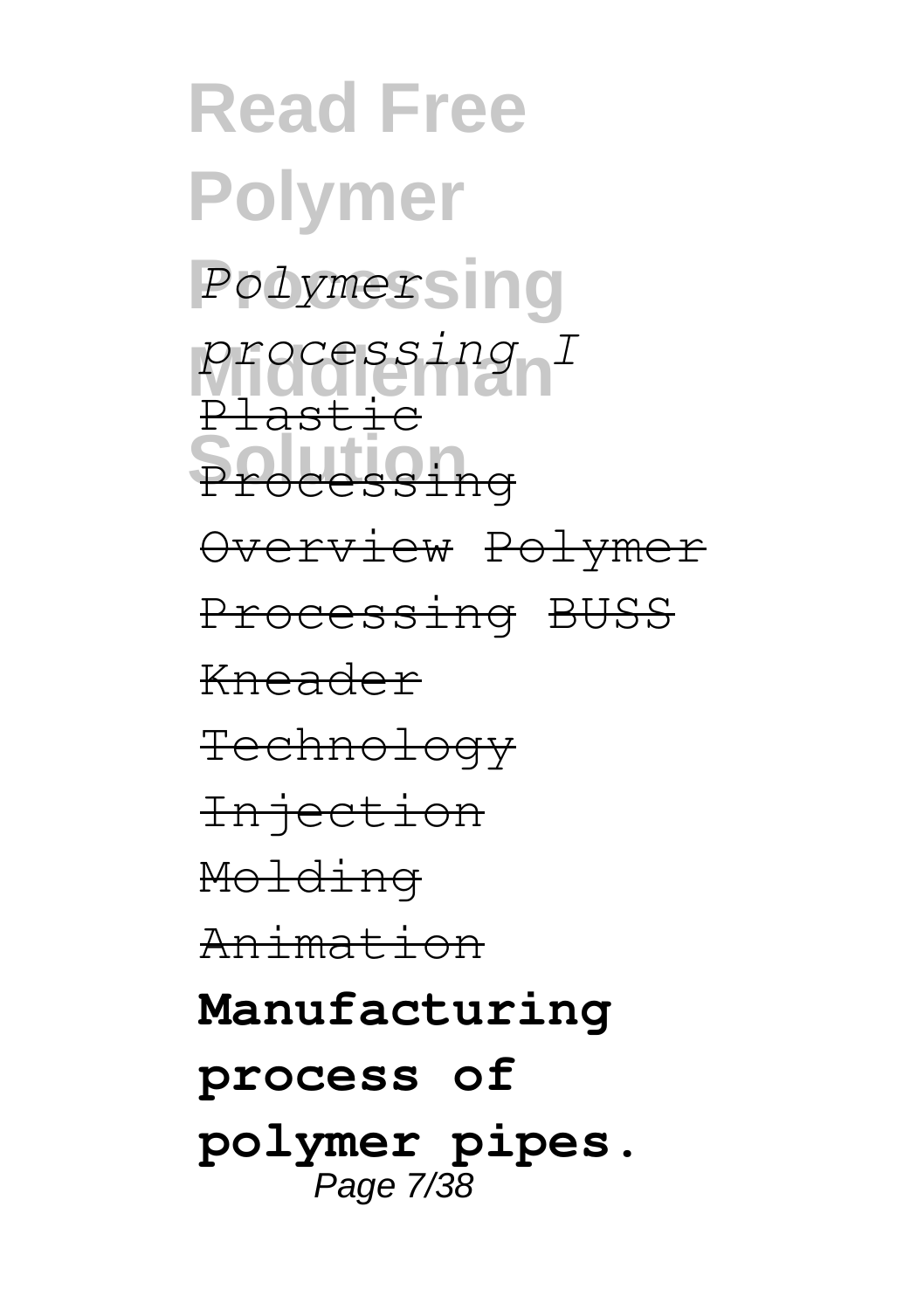**Read Free Polymer Processing** *Polymerization* **Middleman** *Process -3D* **Solution** *merisationsproze Animation / Poly ss Plastic Extrusion GRAFT POLYMER Company overview* Pure Polymers Factory for Masterbatch  $\lambda 0026$ **Compounding** *Plastic Injection* Page 8/38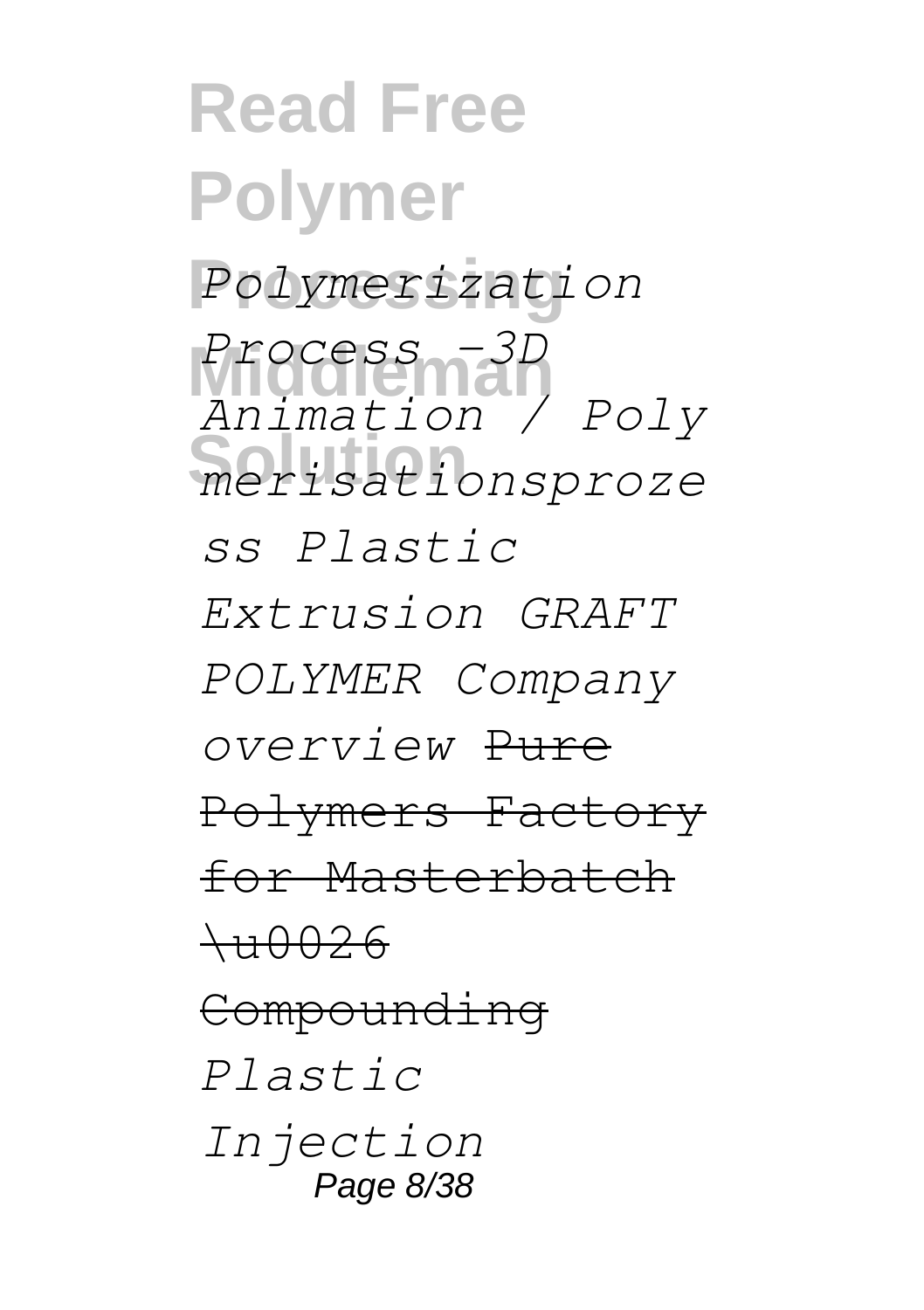**Read Free Polymer Processing** *Molding* **Middleman Compression Solution Rotational Moulding Molding of small or large plastic parts - ASH Industries Making polymers** Bulk polymerization Polymer Science and Processing 13: Polymer Page 9/38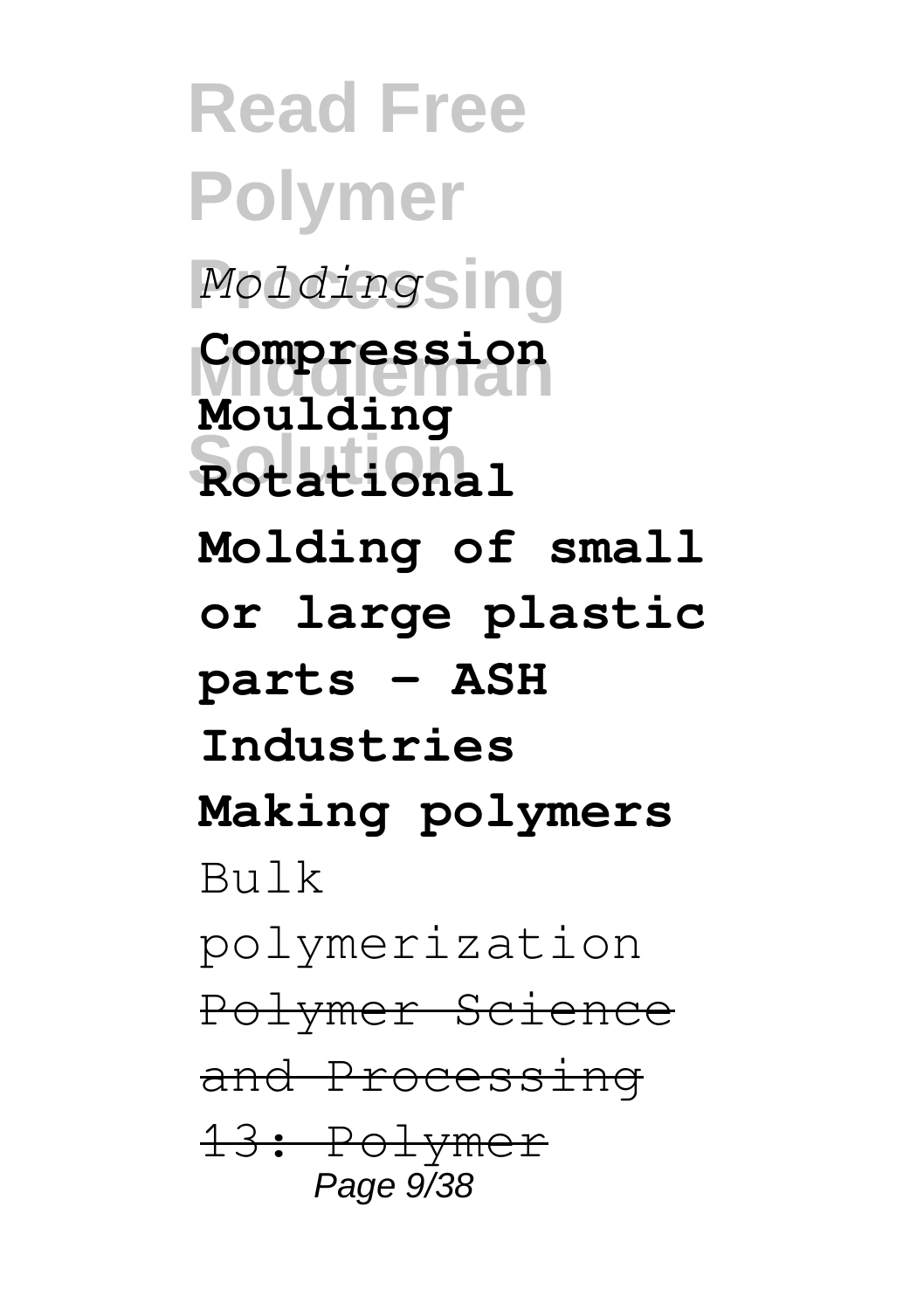#### **Read Free Polymer Processing** processing II **Middleman** 09-5 Polymers: **Solution** Processing Synthesis and Introduction to Injection Moulding - Moulding with Polymers and Ceramics - Production Process 1 Polymers: Crash Course Chemistry Page 10/38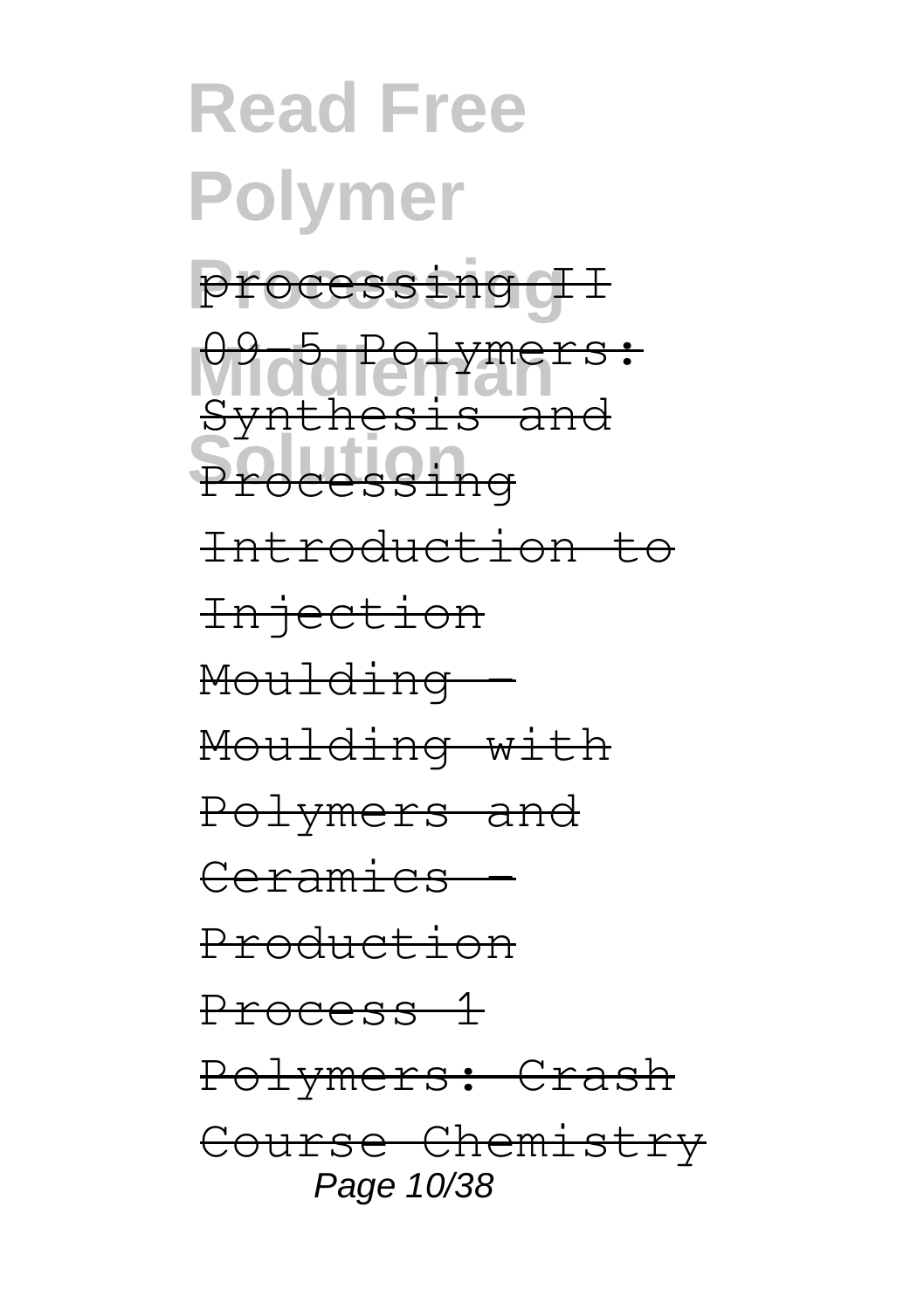**Read Free Polymer Processing** #45 Muddiest <del>Moints: Polymers</del><br><del>I - Introduction</del> **Solution Ethical Conduct** Points: Polymers **In the Practice of IP Law - Part 2** Polymer Processing Middleman Solution Stratview Research announces the launch of a new Page 11/38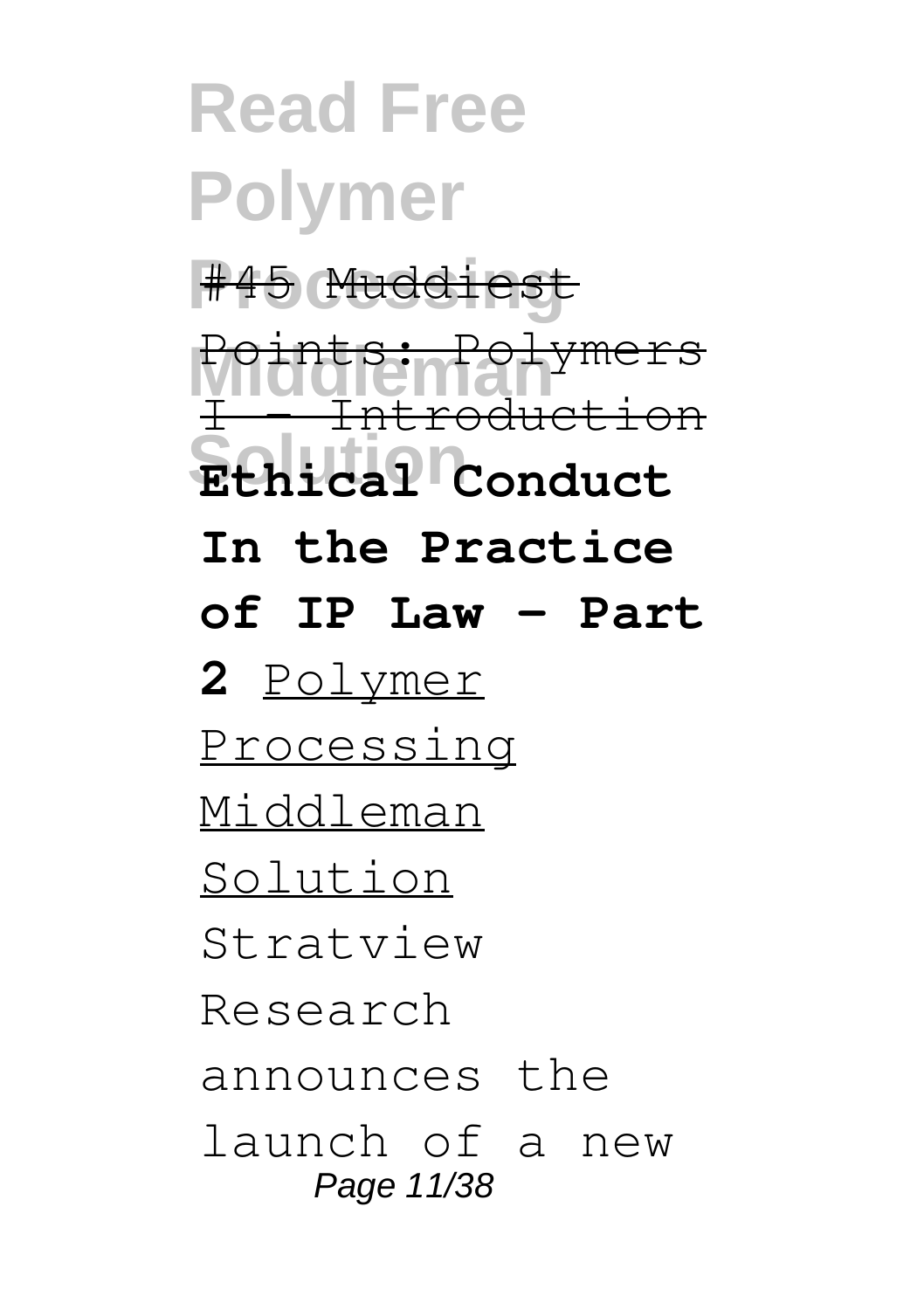**Read Free Polymer** research report on Polymer Market<sup>o</sup>by Processing Aid Polymer Type (Polyethylene {HDPE, ...

Polymer Processing Aid Market Size to Reach US\$ 2.3 Billion in 2026, Says Stratview Page 12/38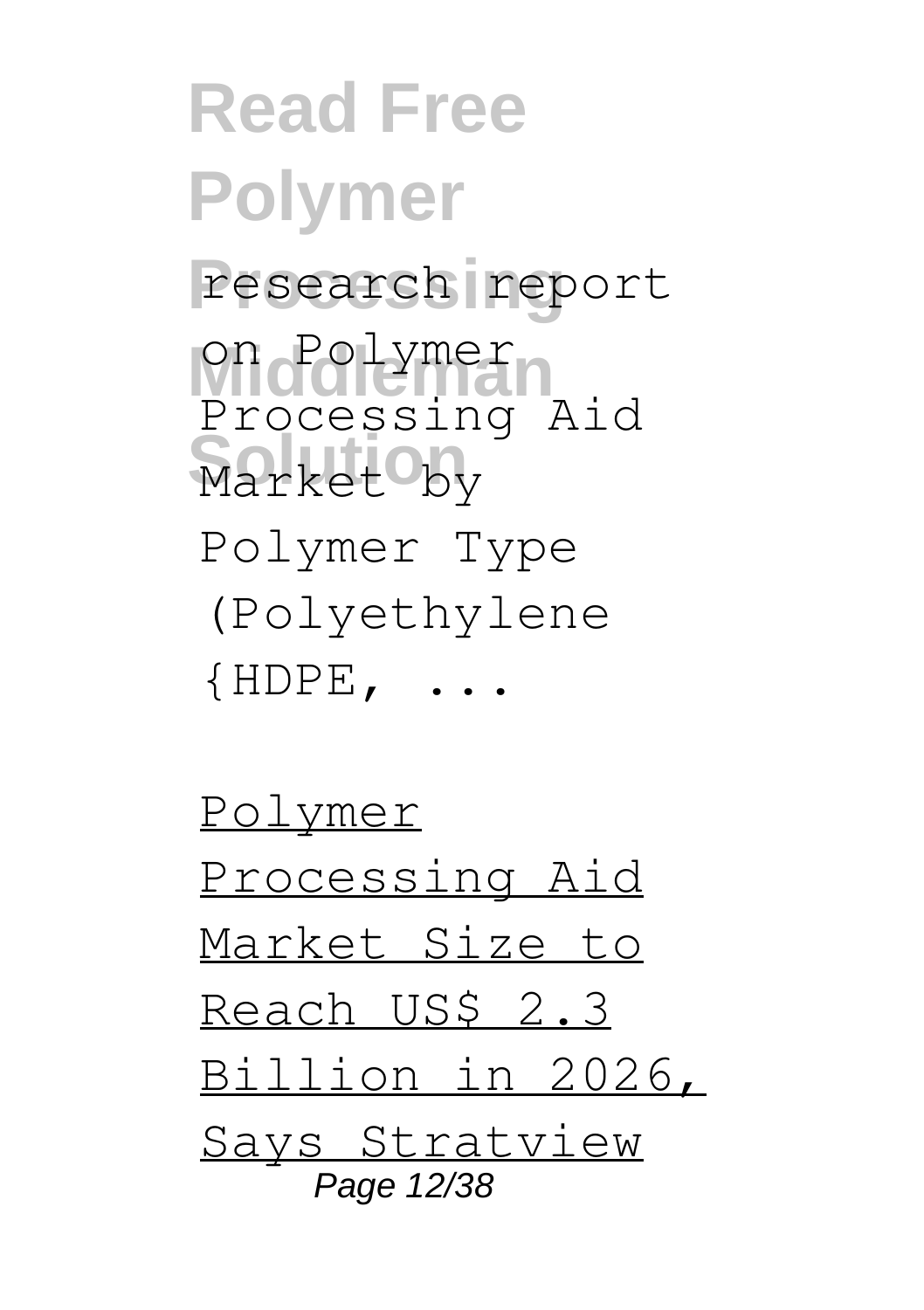**Read Free Polymer** Research ng The development **Solution** containter of tanks and industries owing to the rise in demand for consumers are propelling the market growth. Market Size – USD 7,834.8 Million in 2020, Market Growth – Page 13/38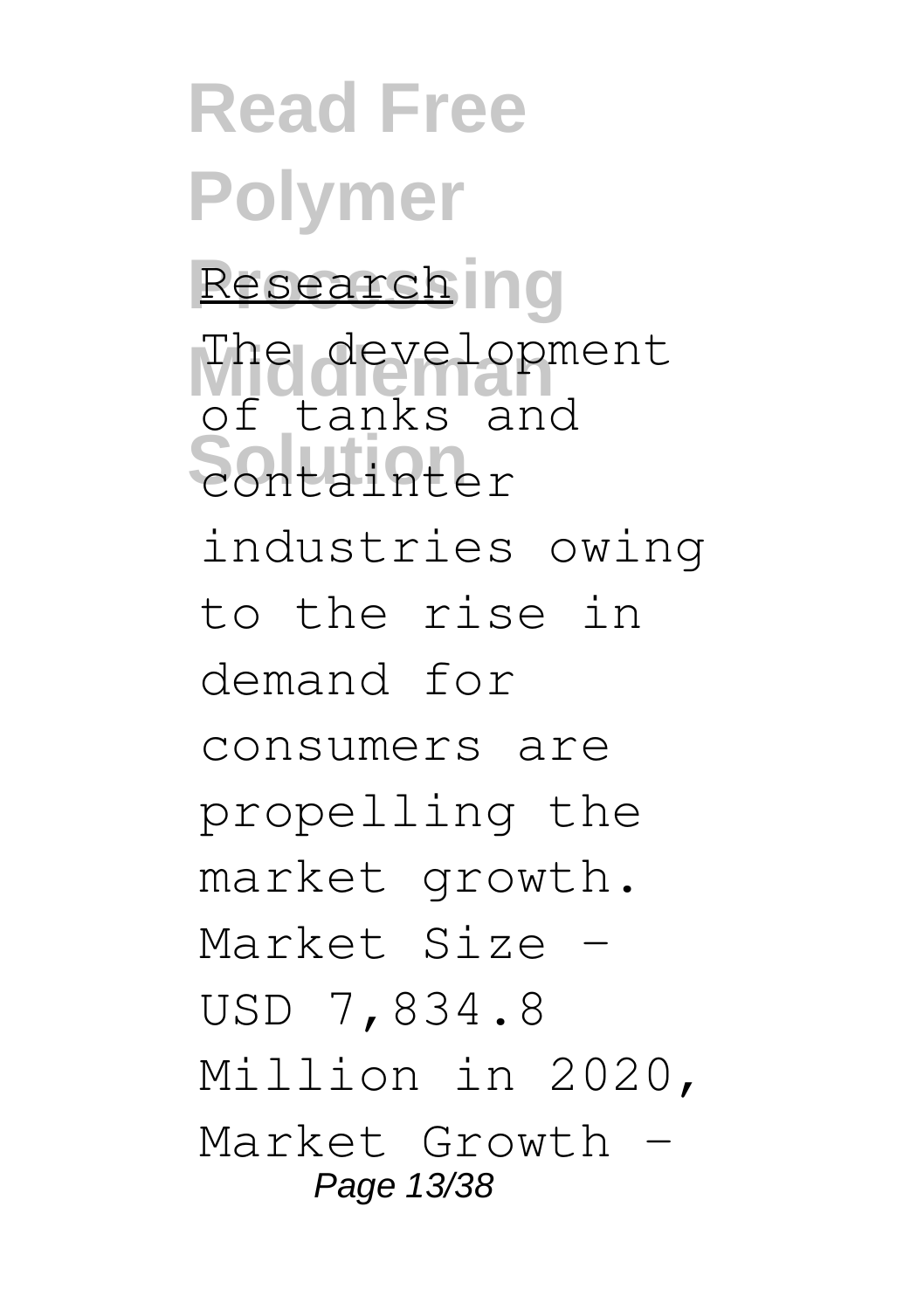**Read Free Polymer** CAGR of 54.70%, **Middleman** ... **Solution** Polyolefin Powders Market Size Worth USD11.39 Bn By 2028 TCG Group, a knowledge based industrial collective of global repute and their Page 14/38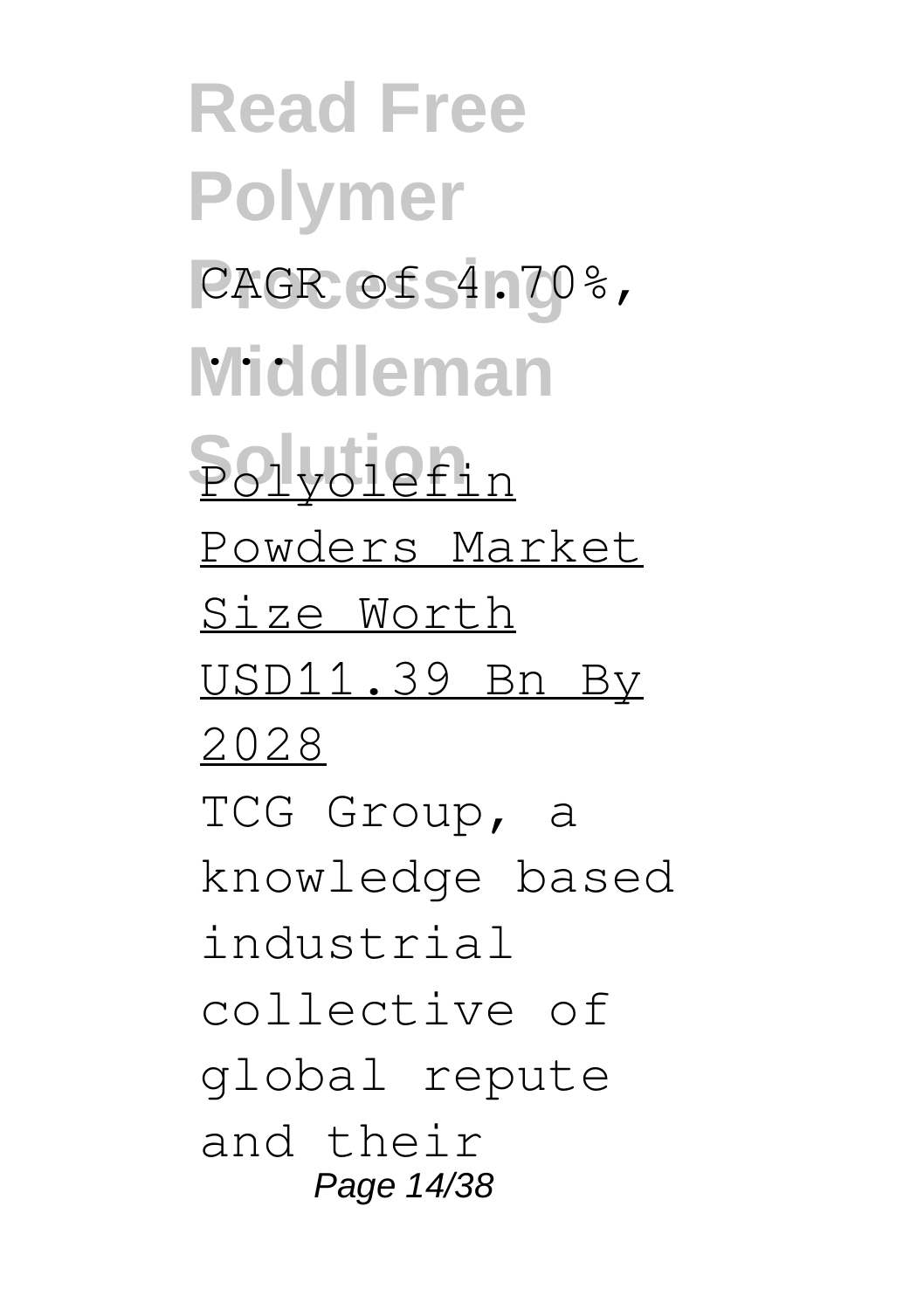**Read Free Polymer Processing** flagship company **Middleman** Haldia **Solution** Limited along Petrochemicals with Lummus Technology and TCG Digital, a global leader in ...

TCG Group and Haldia Petrochemical Limited appoint Page 15/38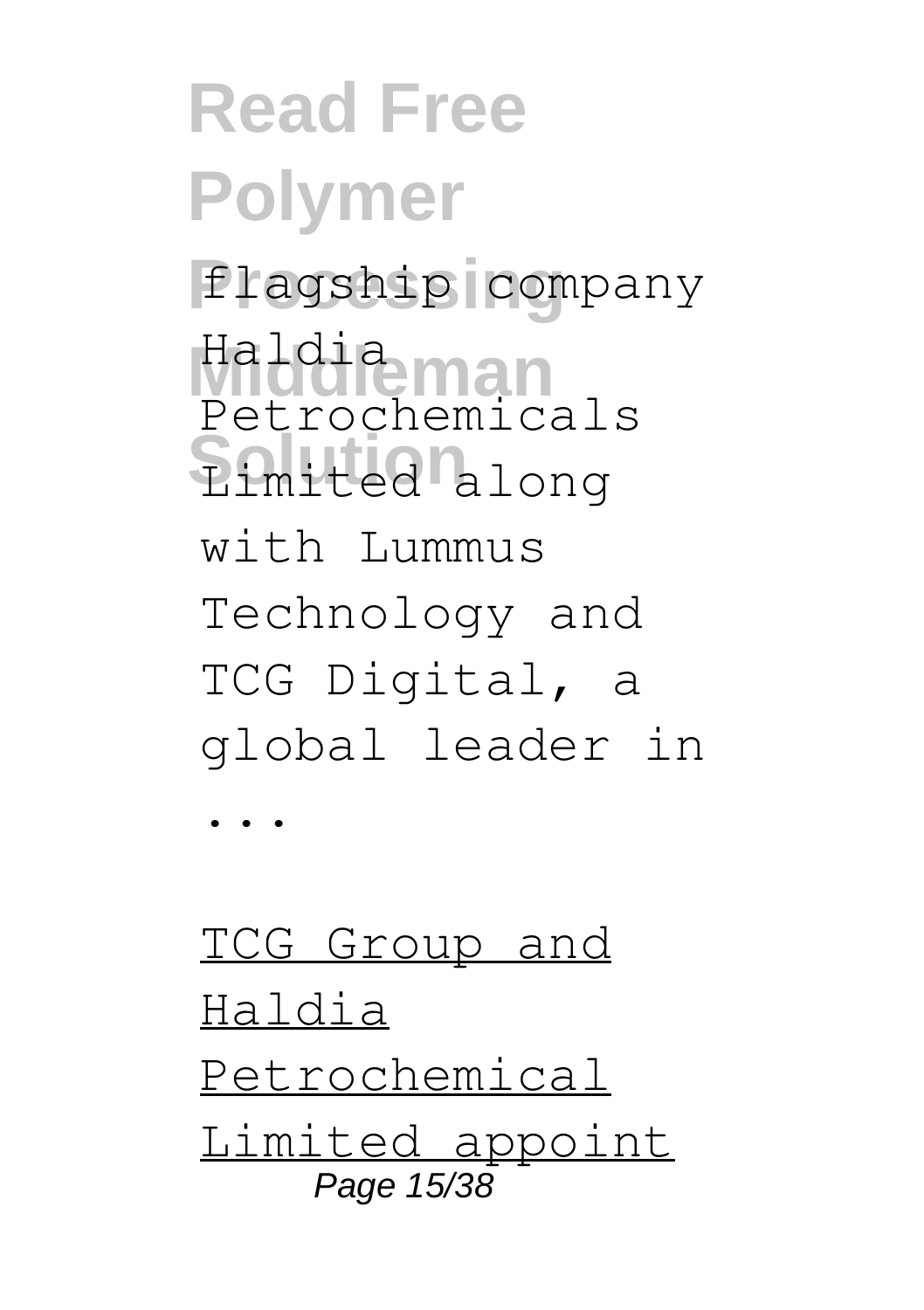**Read Free Polymer Processing** B. Anand as CEO <u>for their</u><br>Greenfield **Polymer** Business for thei and ESG Initiatives Oerlikon said that its Manmade Fibers Division will be renamed Polymer Processing Solutions Division to Page 16/38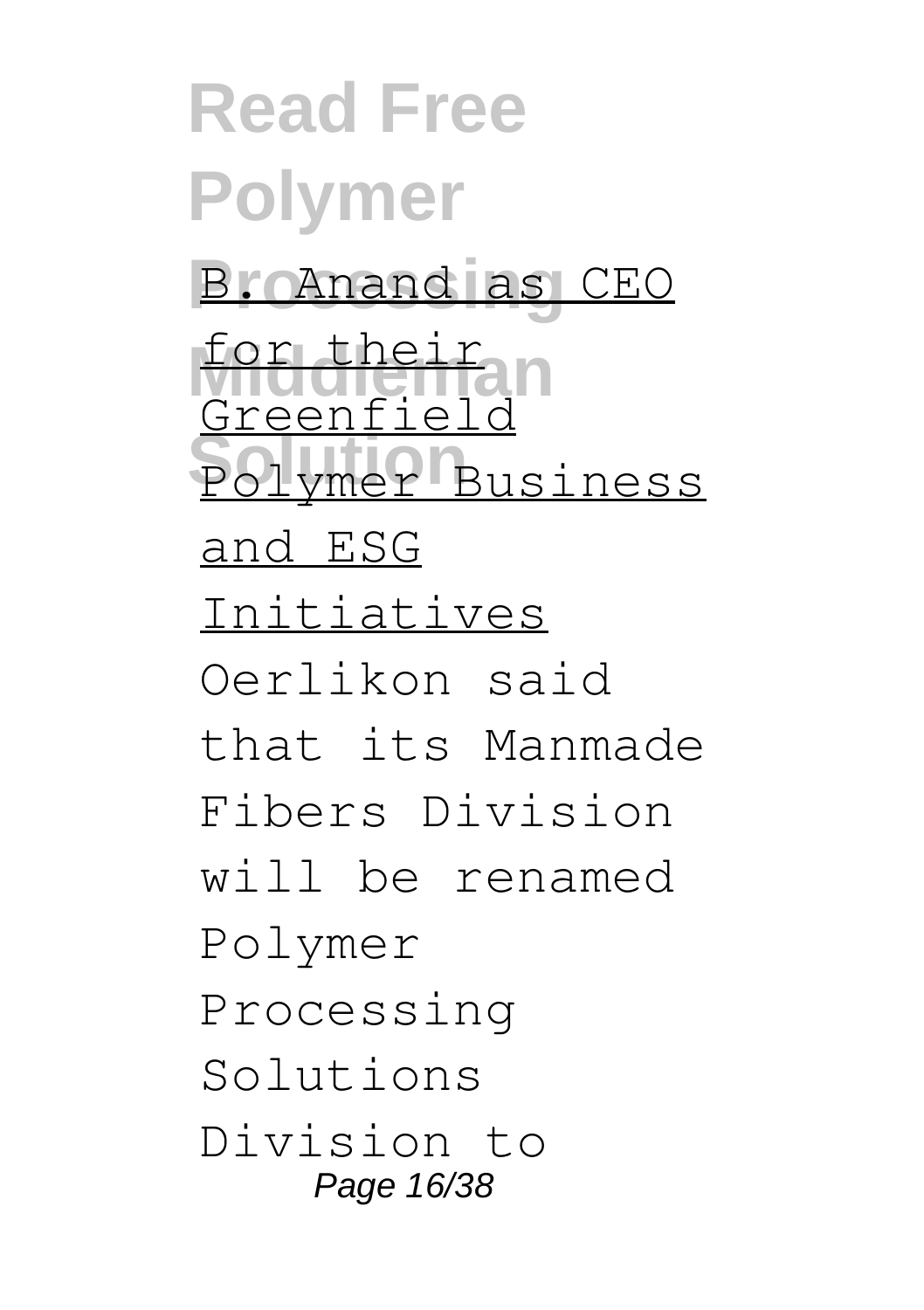**Read Free Polymer** reflect sits expansion into market? The this high-growth division will comprise two business ...

Oerlikon Acquires INglass and HRSflow Hot-Runner Business TCG Group a knowledge based Page 17/38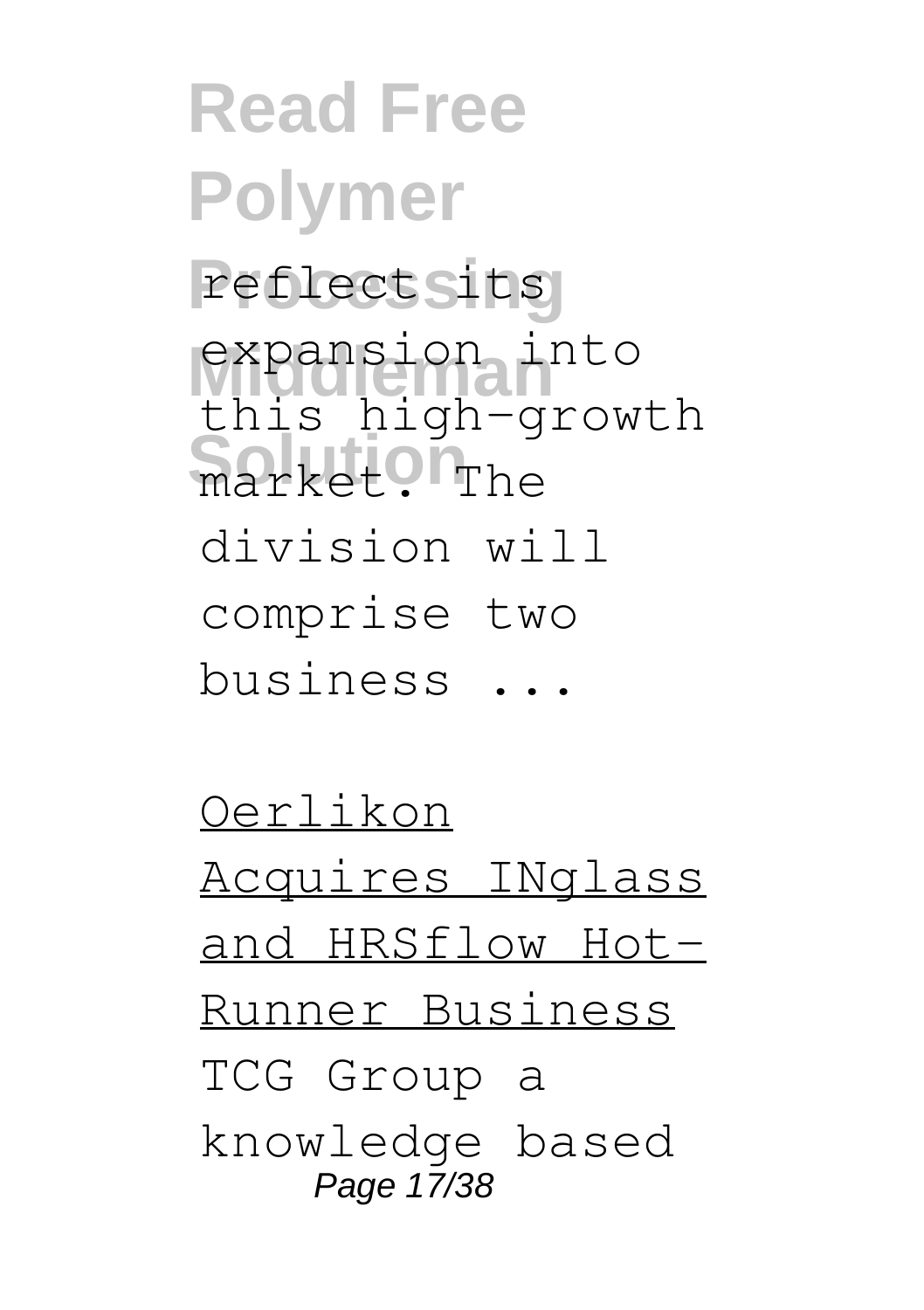**Read Free Polymer** industrialg collective of and their global repute flagship company Haldia Petrochemicals Limited along with Lummus Technology and TC ...

TCG Group and Haldia Page 18/38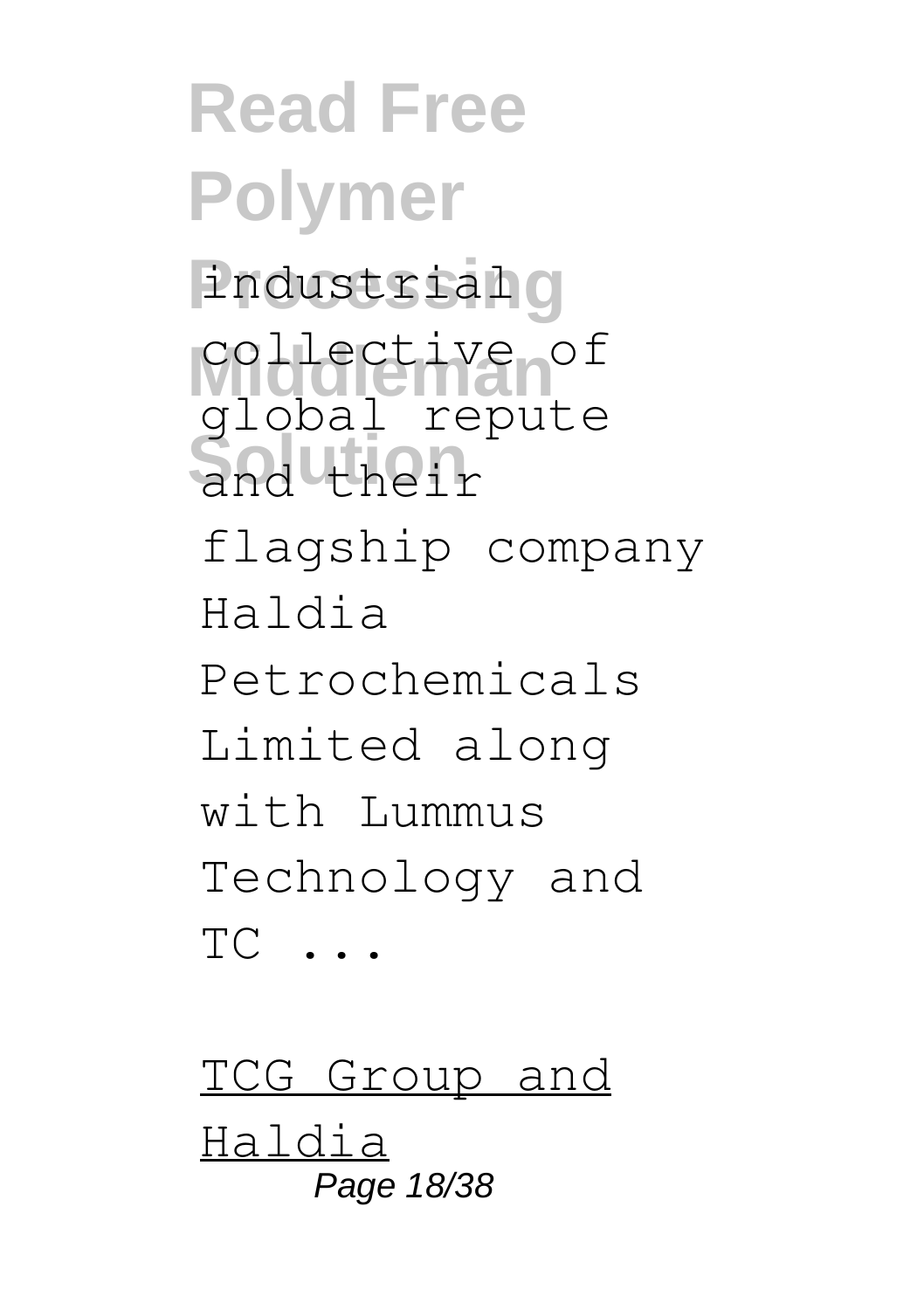**Read Free Polymer** Petrochemical Limited appoint  $50nV169r2021$ B. Anand (The Expresswire) -- "Final Report will add the analysis of the impact of COVID-19 on this Polymer Processing Aid industry ... Page 19/38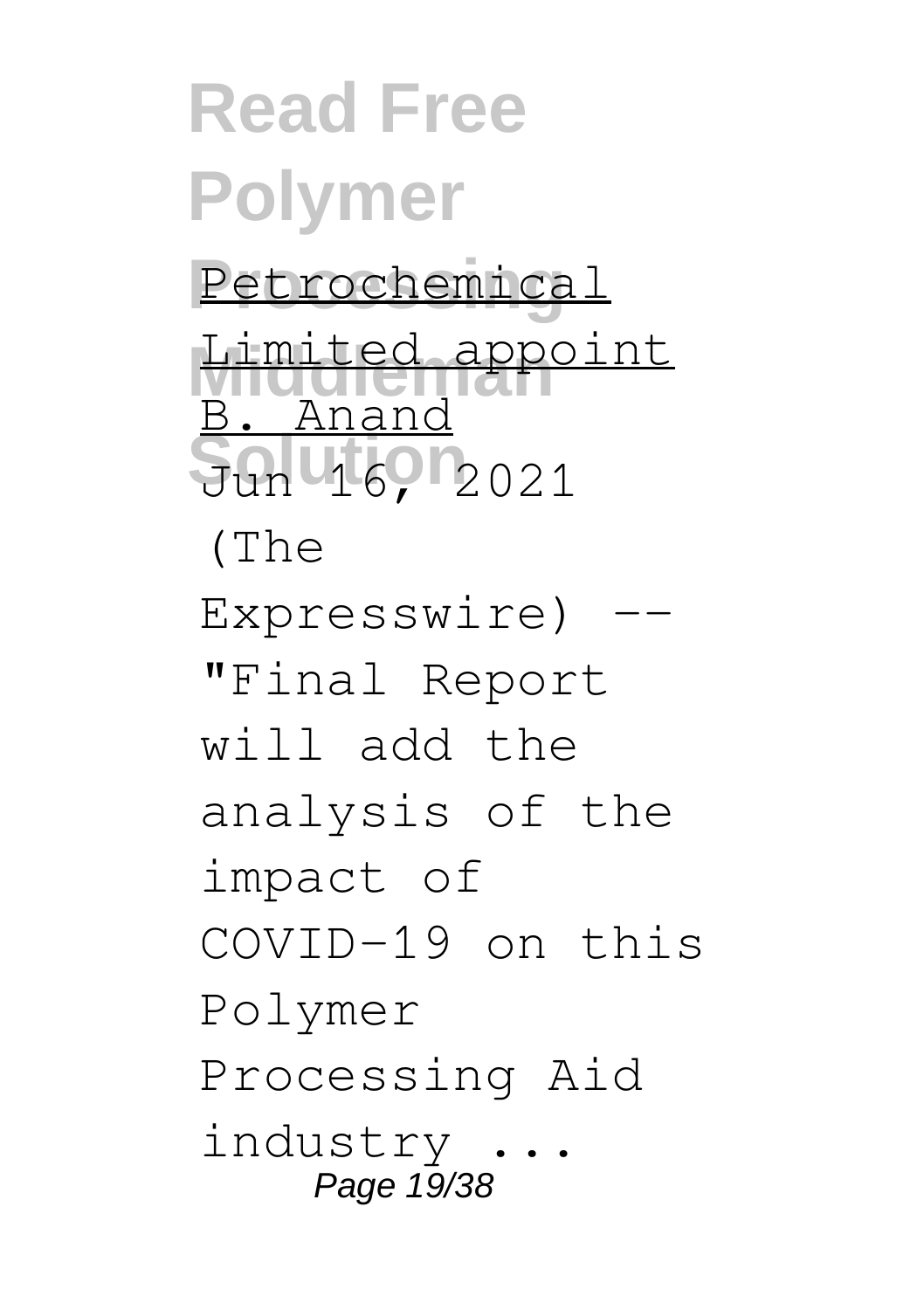### **Read Free Polymer** makerssinng finding most research suitable market solutions ...

Global Polymer Processing Aid Market | Expected to Reach USD 2016.2 Million (Growing at CAGR of 2.9%) During Forecast Page 20/38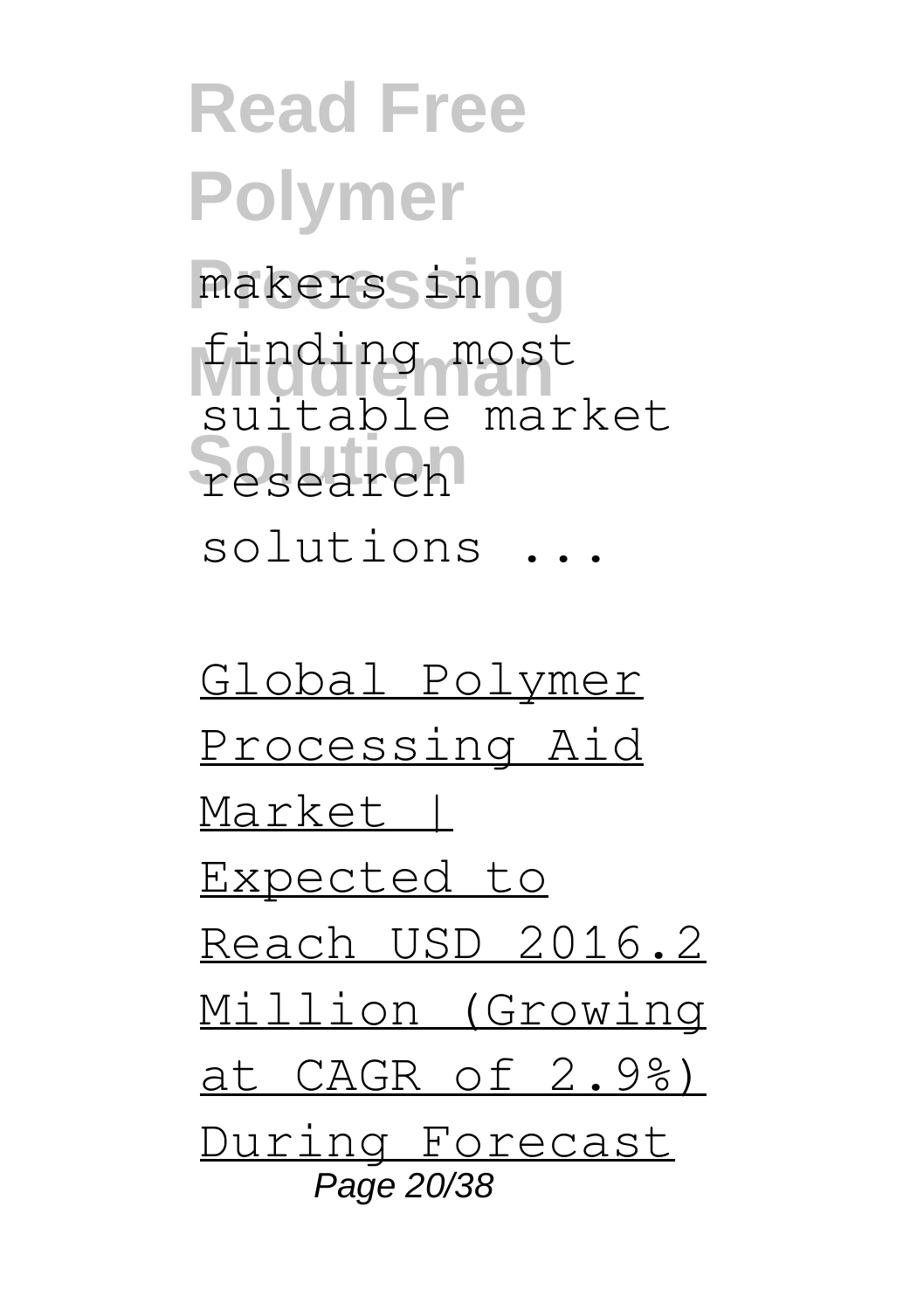**Read Free Polymer Peniodssing Middleman** (2021-2027) implant prepared However, an from biodegradable polymer can be engineered to degrade ... the presence of moisture can degrade them in storage, during processing, and Page 21/38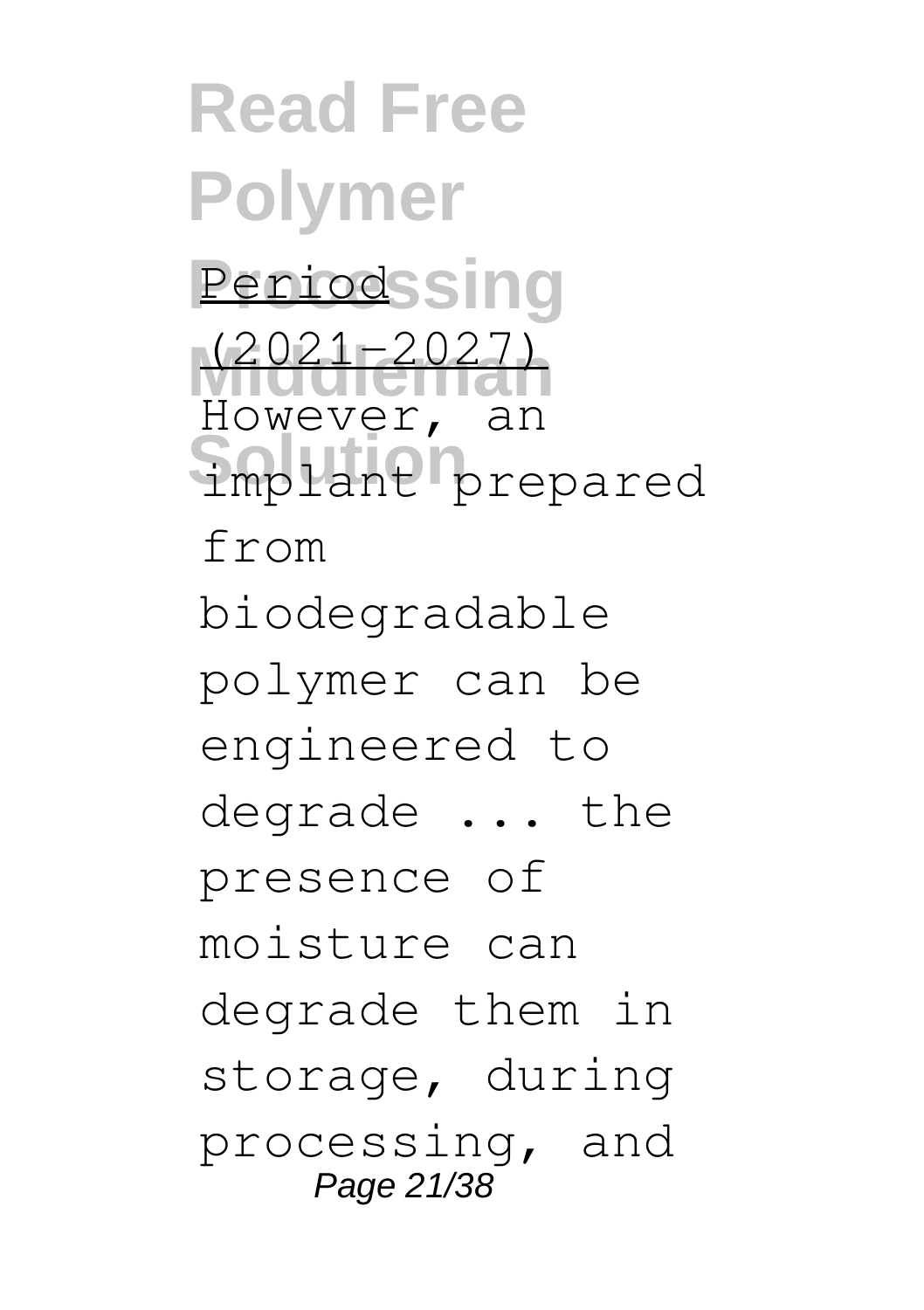**Read Free Polymer Processing** after device fabrication. In **Solution** ... Synthetic Biodegradable Polymers as Medical Devices Nexa3D has announced the launch of an automated washer system that can process a full Page 22/38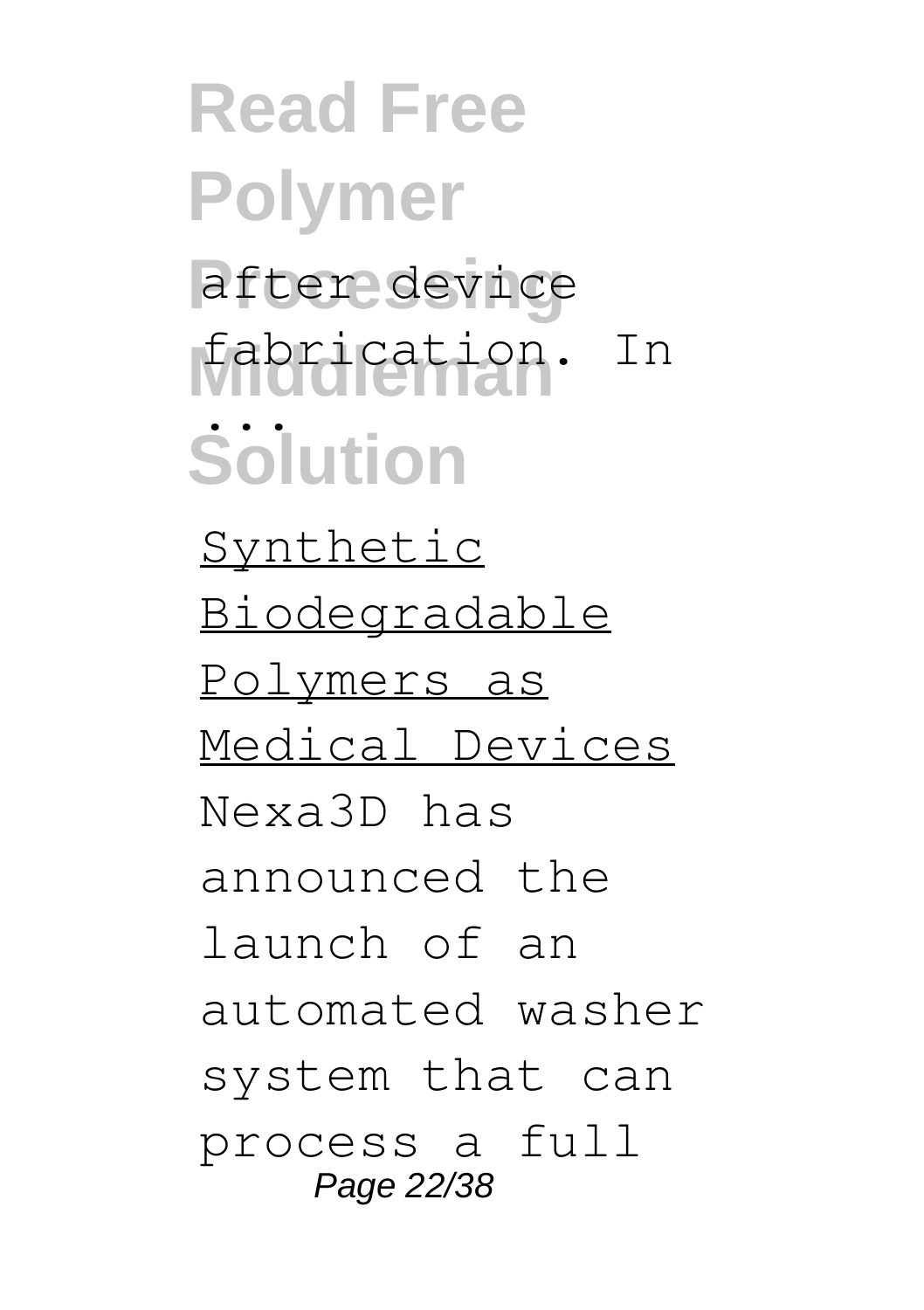### **Read Free Polymer Processing** build volume of the company's hography 3D NXE400 stereolit printing platform.

Nexa3D launches xWASH postprocessing unit for NXE400 SLA 3D printer NeoGraf Solutions LLC Page 23/38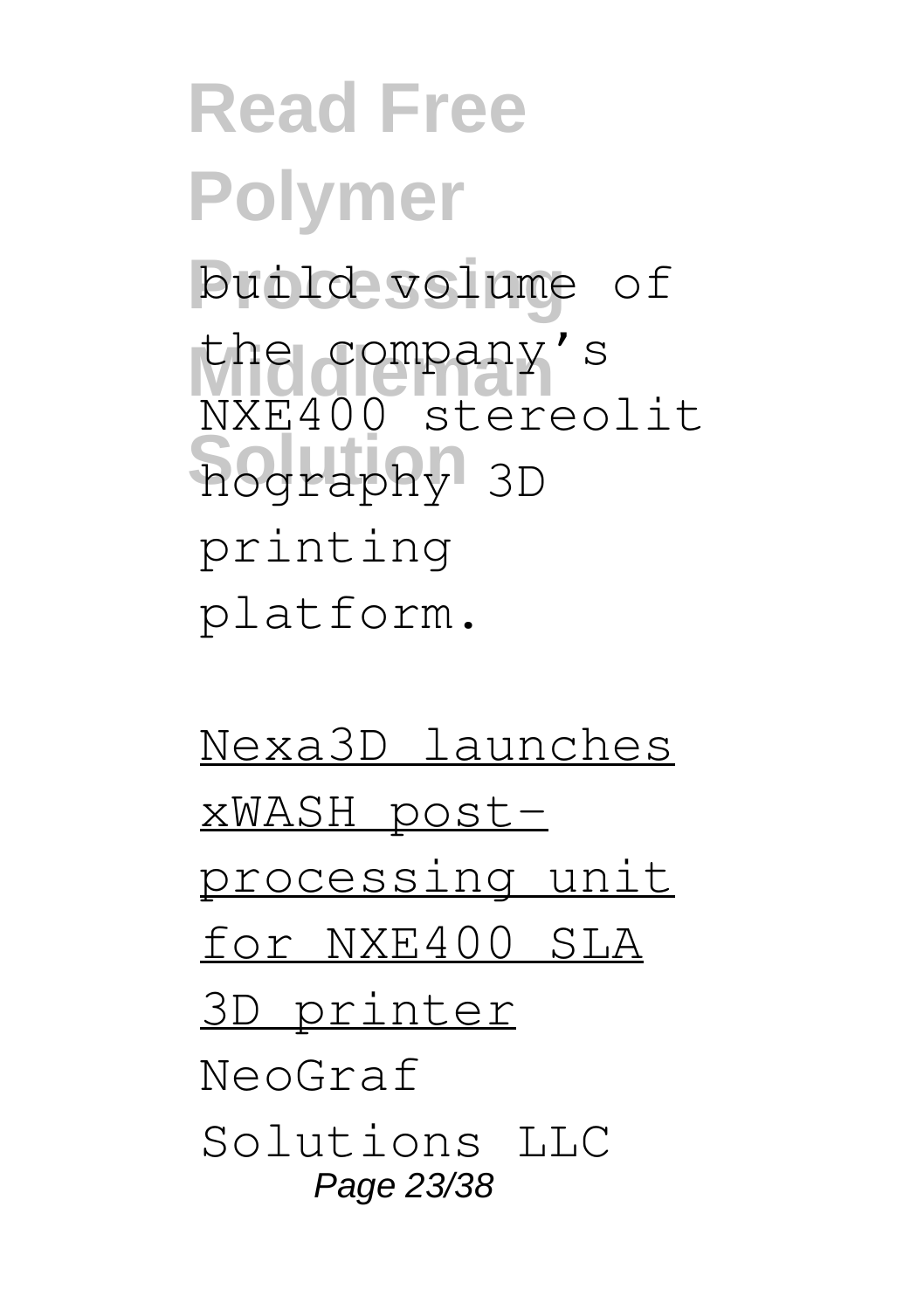**Read Free Polymer** announces the **Middleman** addition of Sover to the new GrafGuard ... GrafGuard 280-50N material," explained Gough. Depending on the polymer system, the processing temperatures have to be ...

Page 24/38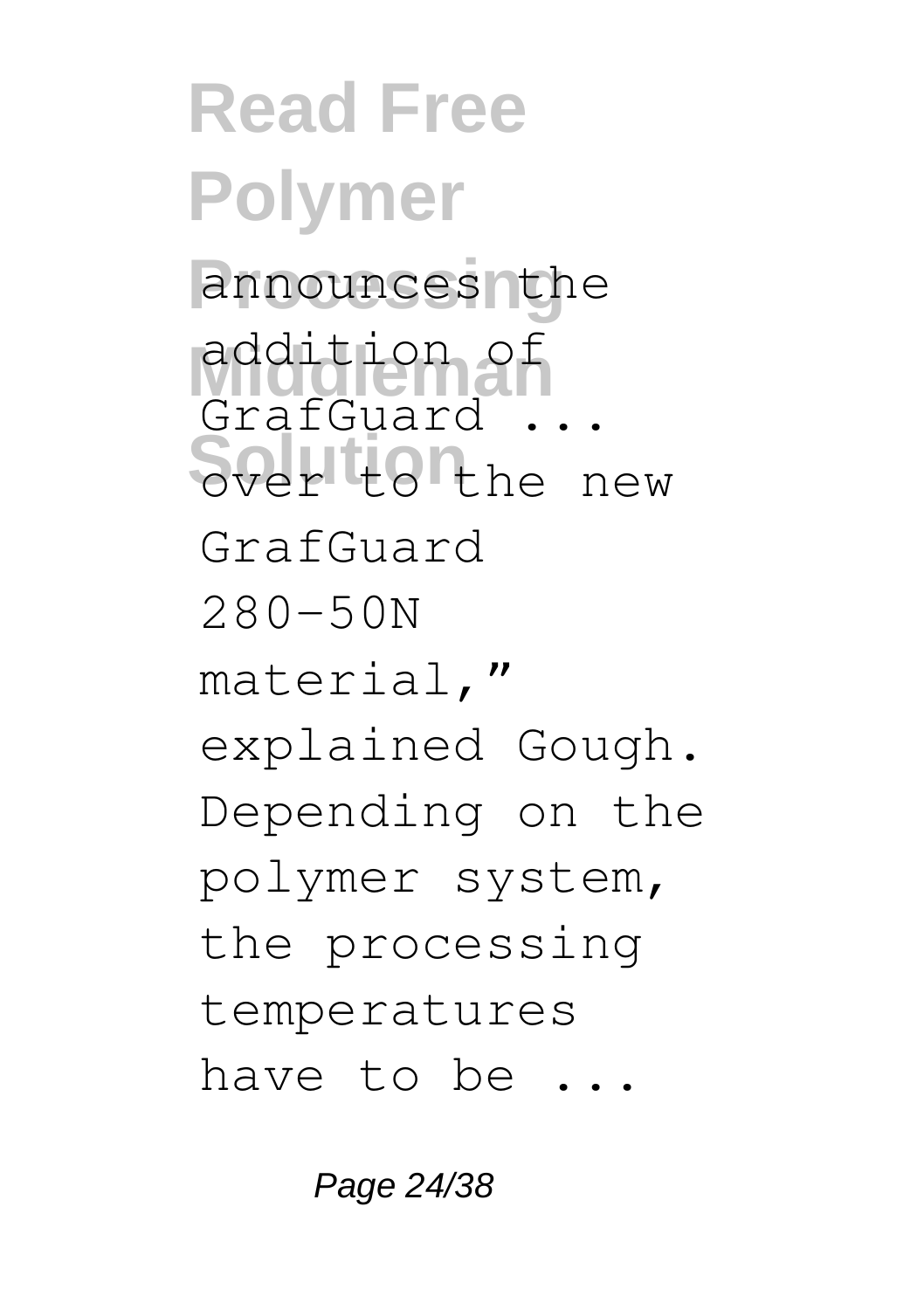**Read Free Polymer New Fire-ng** Retardant<br>Redstingen Formulated for Additive Thermoplastics The subject of the research is polymer ... processing additives for the Australian mining industry. More information: Page 25/38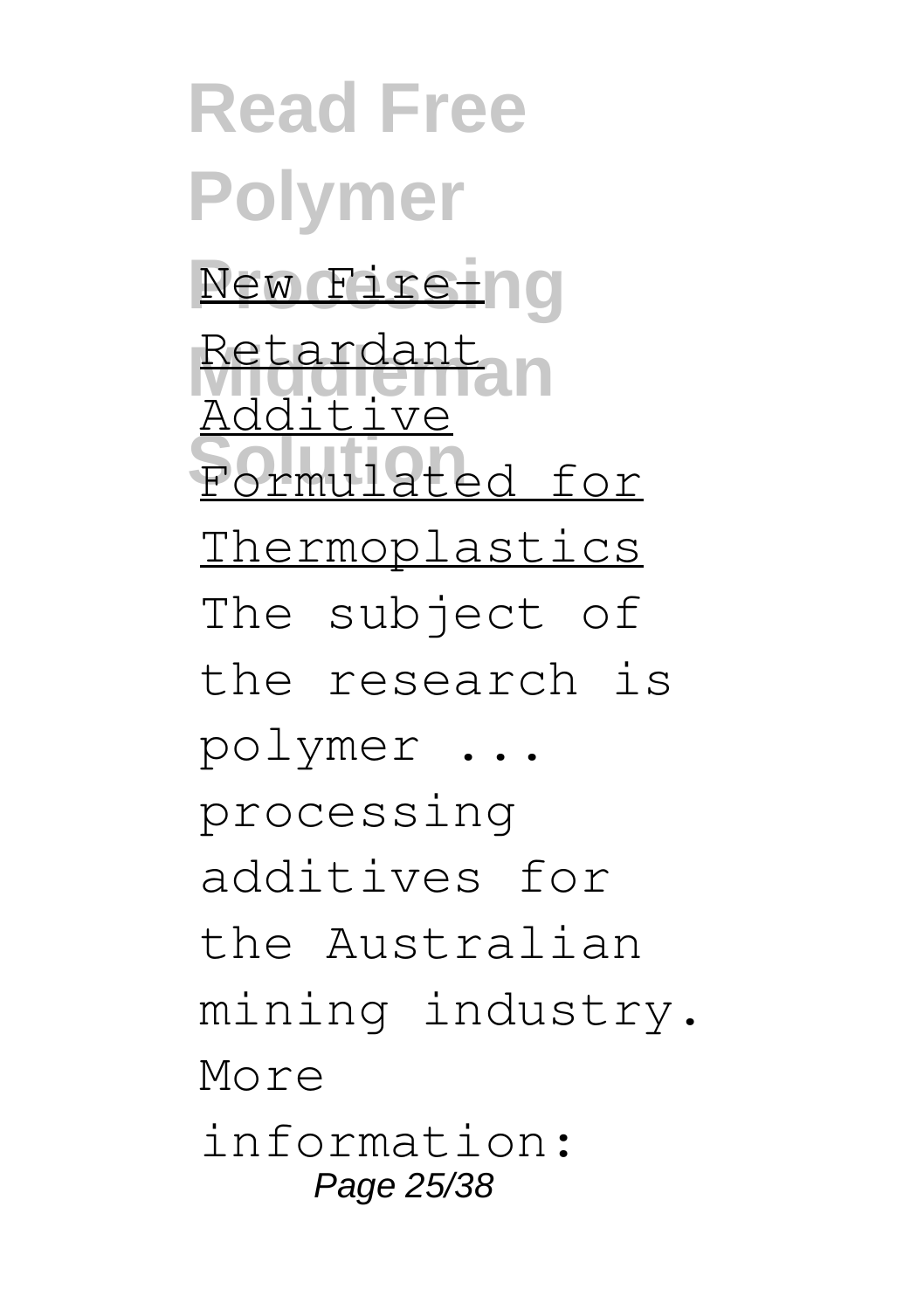### **Read Free Polymer** Hayden Robertson **Middleman** Specific ion Competitive effects in mixed salt ...

It's all about the interface with multi-use polymer brushes The global Ion Exchange Resin Market was Page 26/38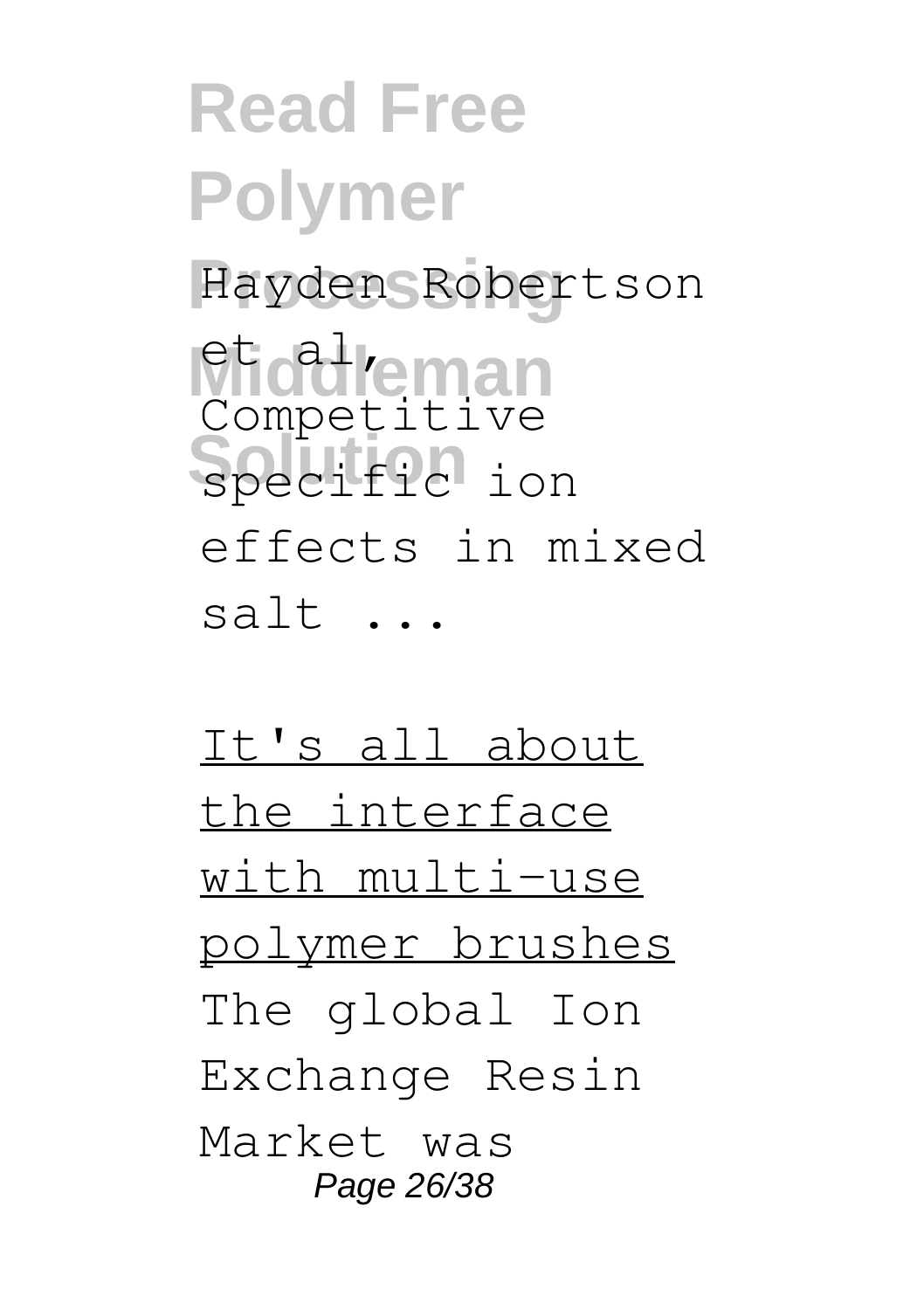**Read Free Polymer** valued at NSD **Middleman** 1,430.1 Million expected to in 2020 and is reach USD 2,063.3 Million by 2028, at a CAGR 4.6%. An ion-exchange resin or ionexchange polymer is a ...

Global Ion Page 27/38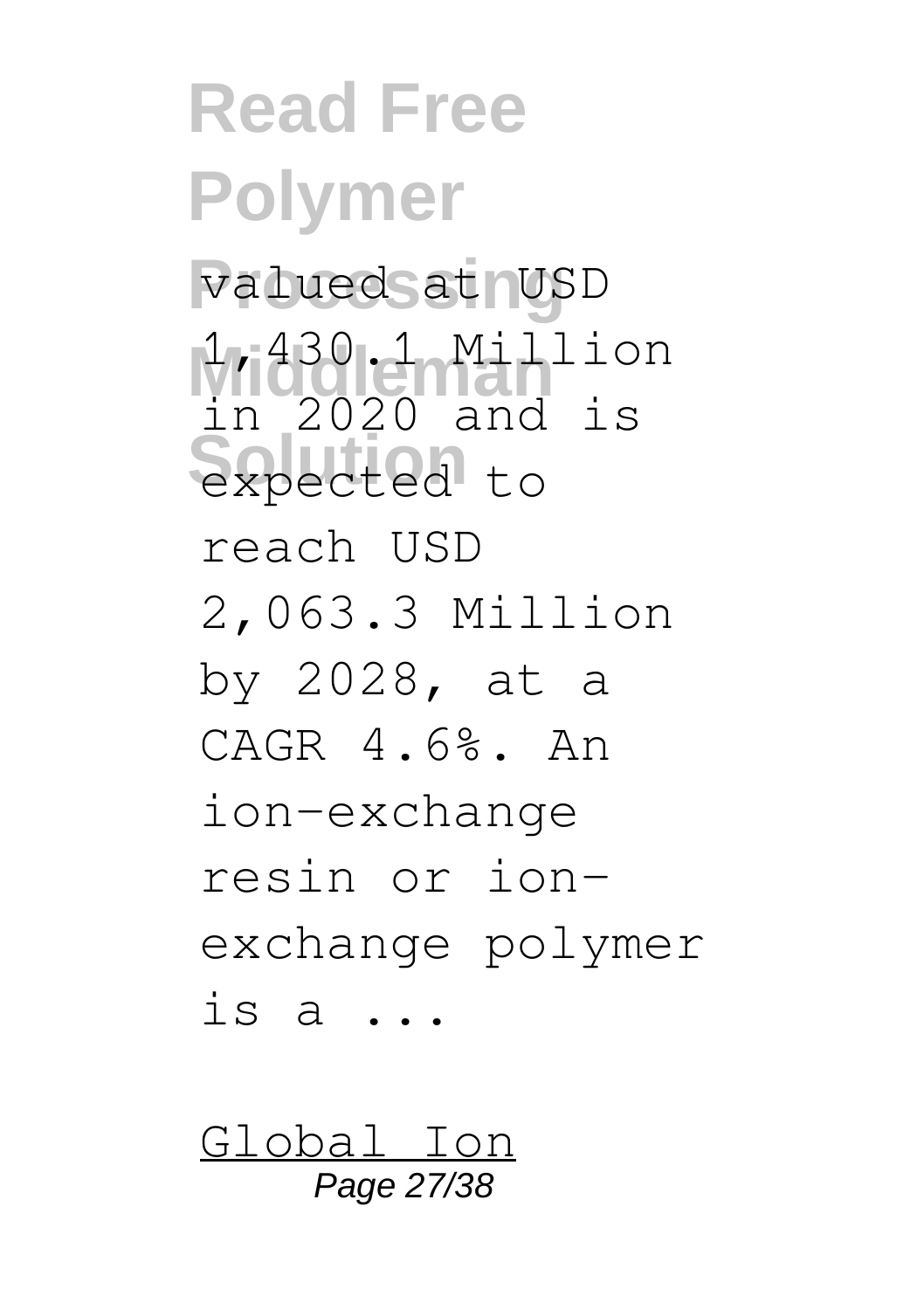**Read Free Polymer Processing** Exchange Resin Market Size Is **Solution** a Valuation of Likely To Reach around USD 2063.3 Million By 2028 1 State Key Laboratory of Solidification Processing ... the PPP polymer, the chemical shift (?) values Page 28/38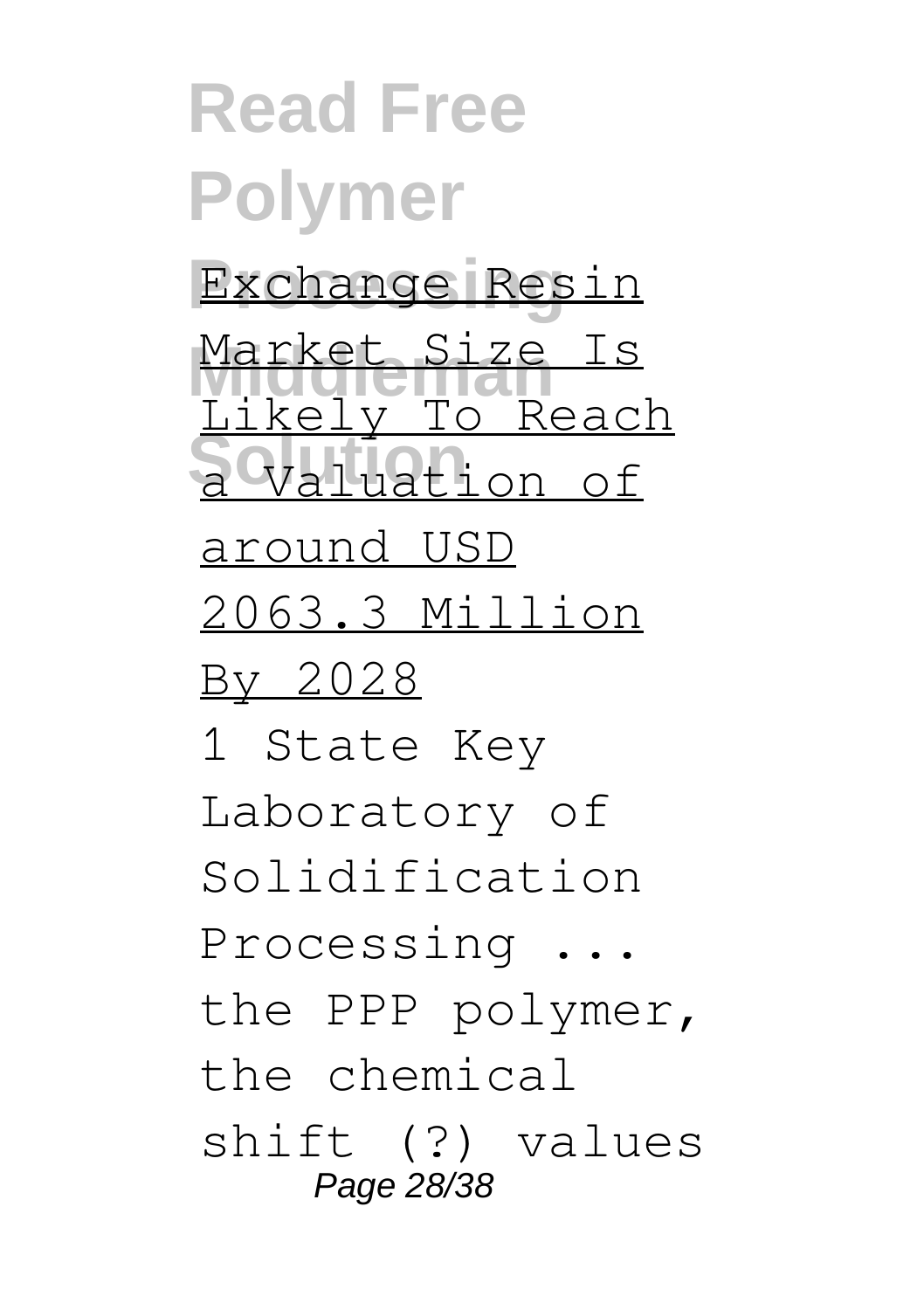**Read Free Polymer** of the H atoms **Middleman** in the NH 2 and Spear Shift. ?NH 2 + show a Furthermore, we also compare the  $1 \quad . \quad .$ 

Efficient and stable inverted perovskite solar cells with very high fill factors via Page 29/38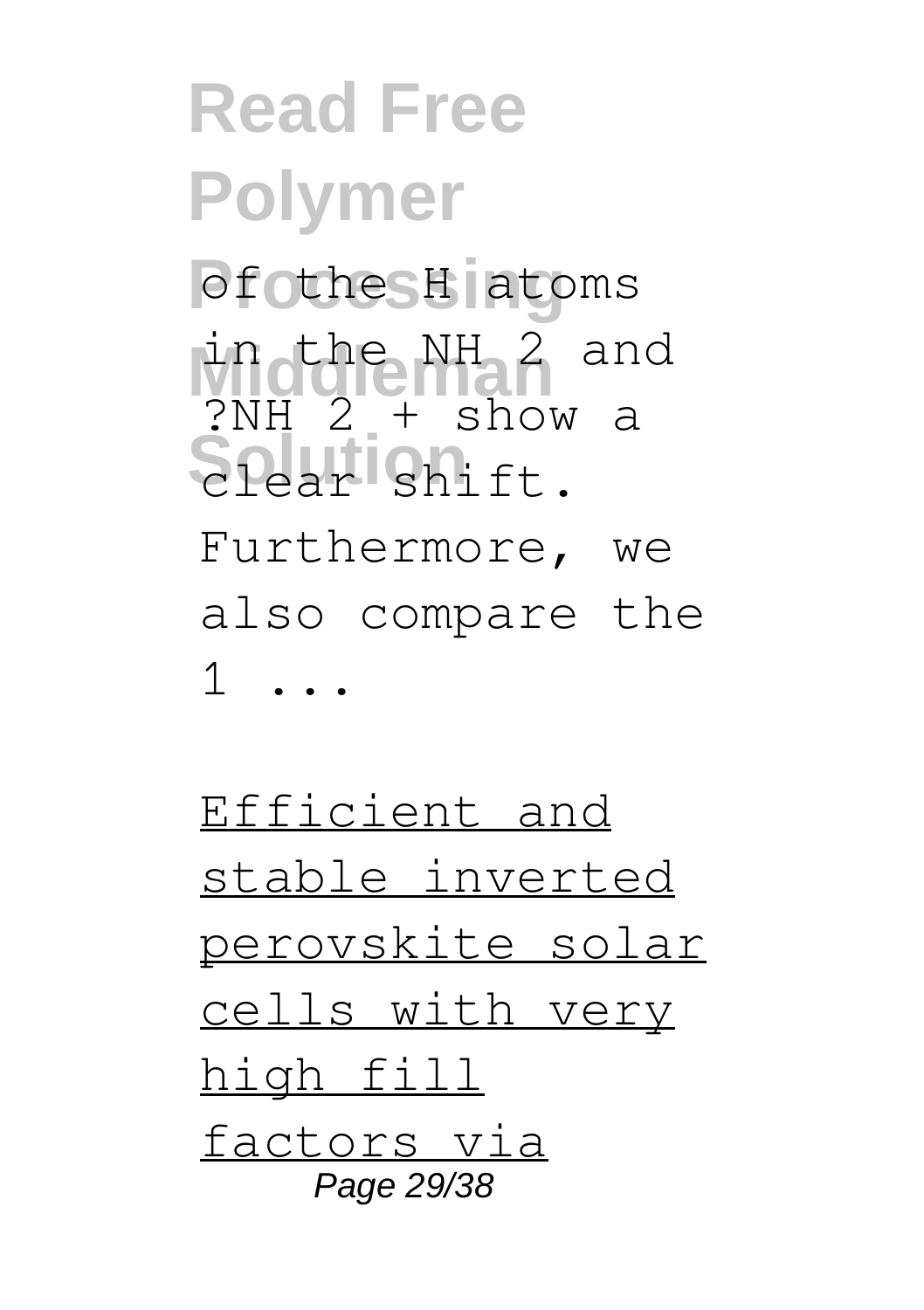**Read Free Polymer** incorporation of star-shaped **Solution** And a big polymer component of that is the sustainable solution set that we offer to the ... on the raw materials that go in or the processing etc. The other Page 30/38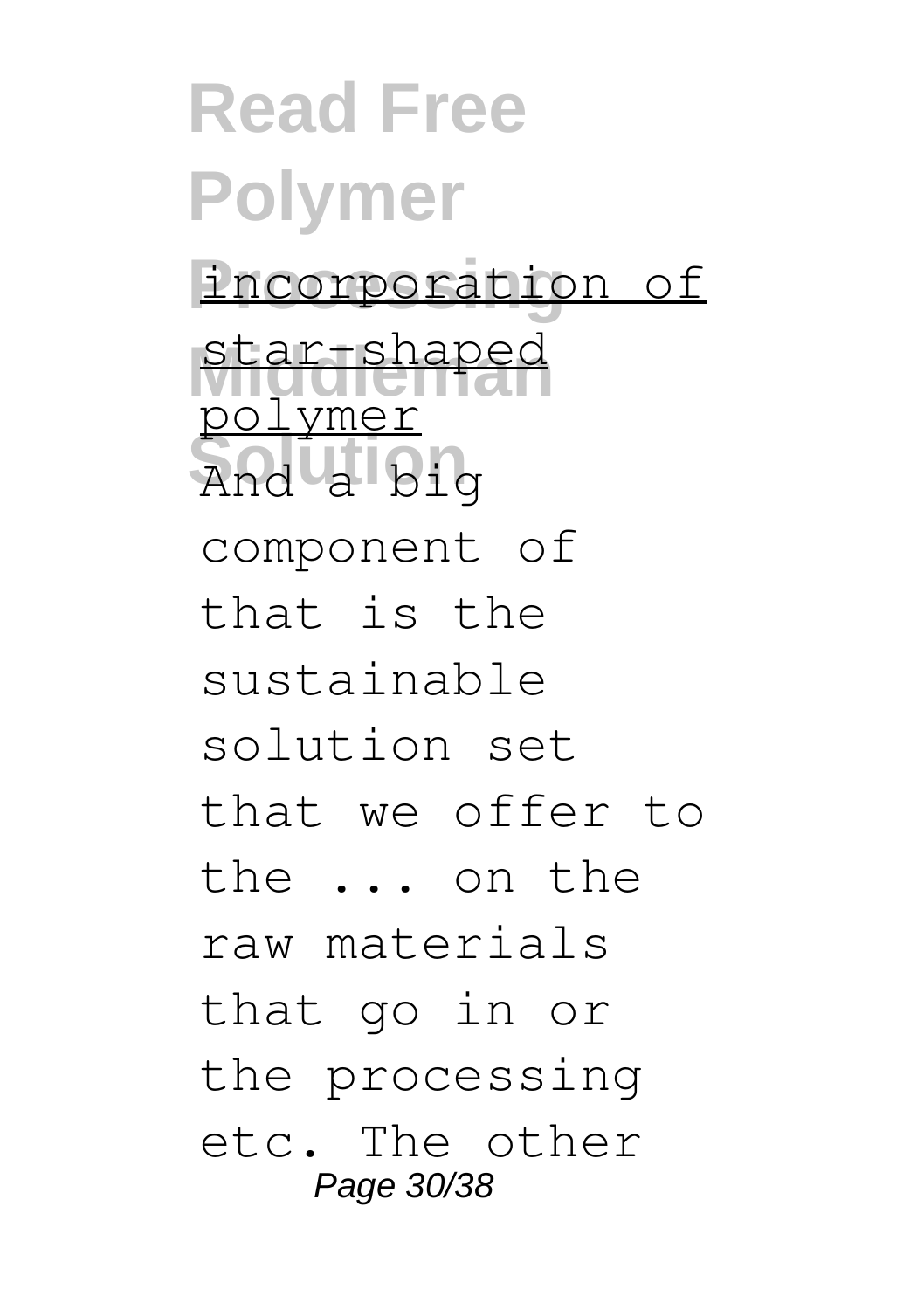**Read Free Polymer** way ciss just by **Middleman** helping them to **Solution** meet their ... Avient focuses on 'sustainable megatrends' Dover Corporation DOV is set to release secondquarter 2021 results, before the opening Page 31/38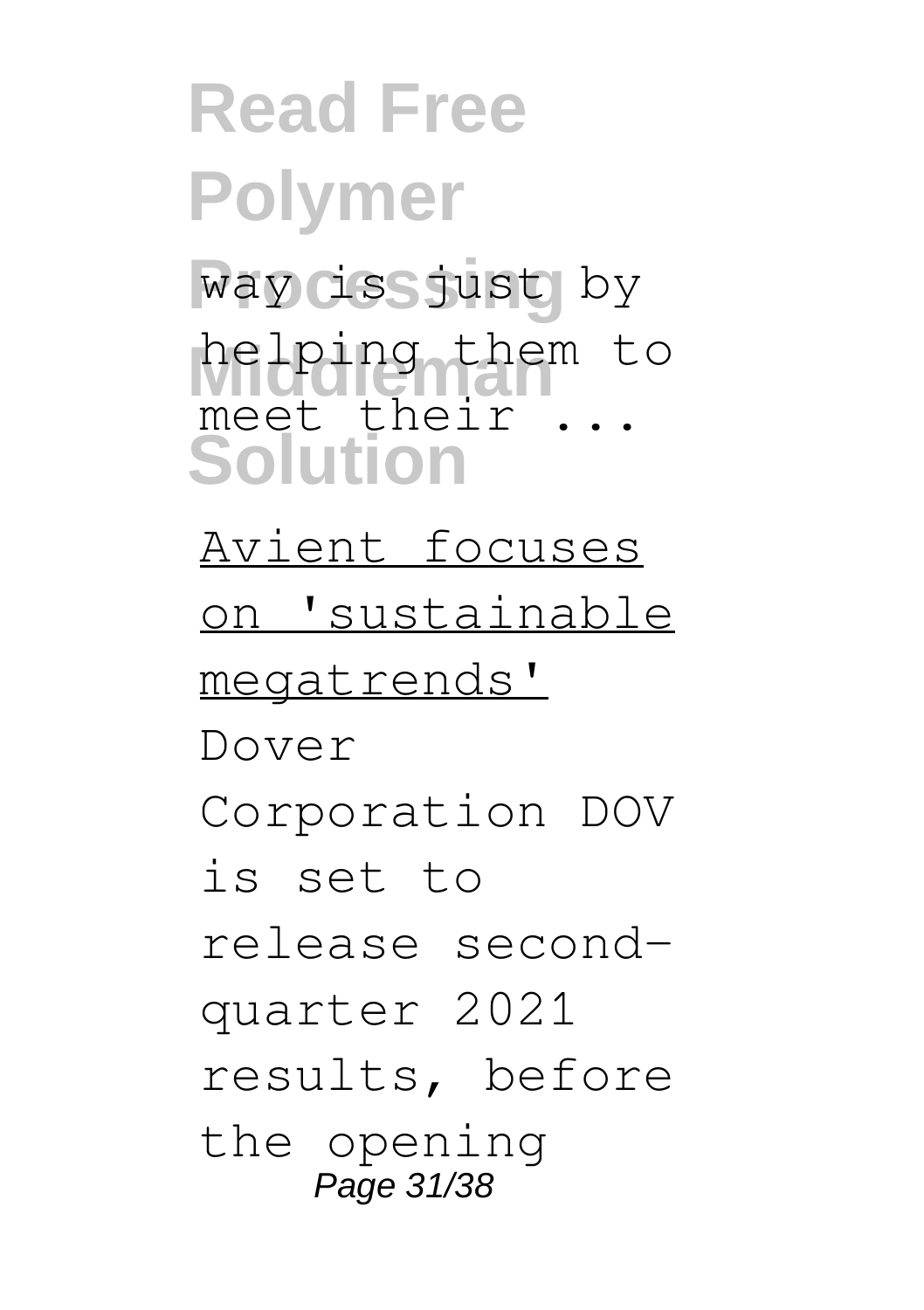#### **Read Free Polymer Processing** bell, on Jul 20. **Middleman** Q1 Results. In reported the last quarter, Dover's earnings and sales bea ...

Dover (DOV) to Report Q2 Earnings: What's in the Cards? The mixer provides an Page 32/38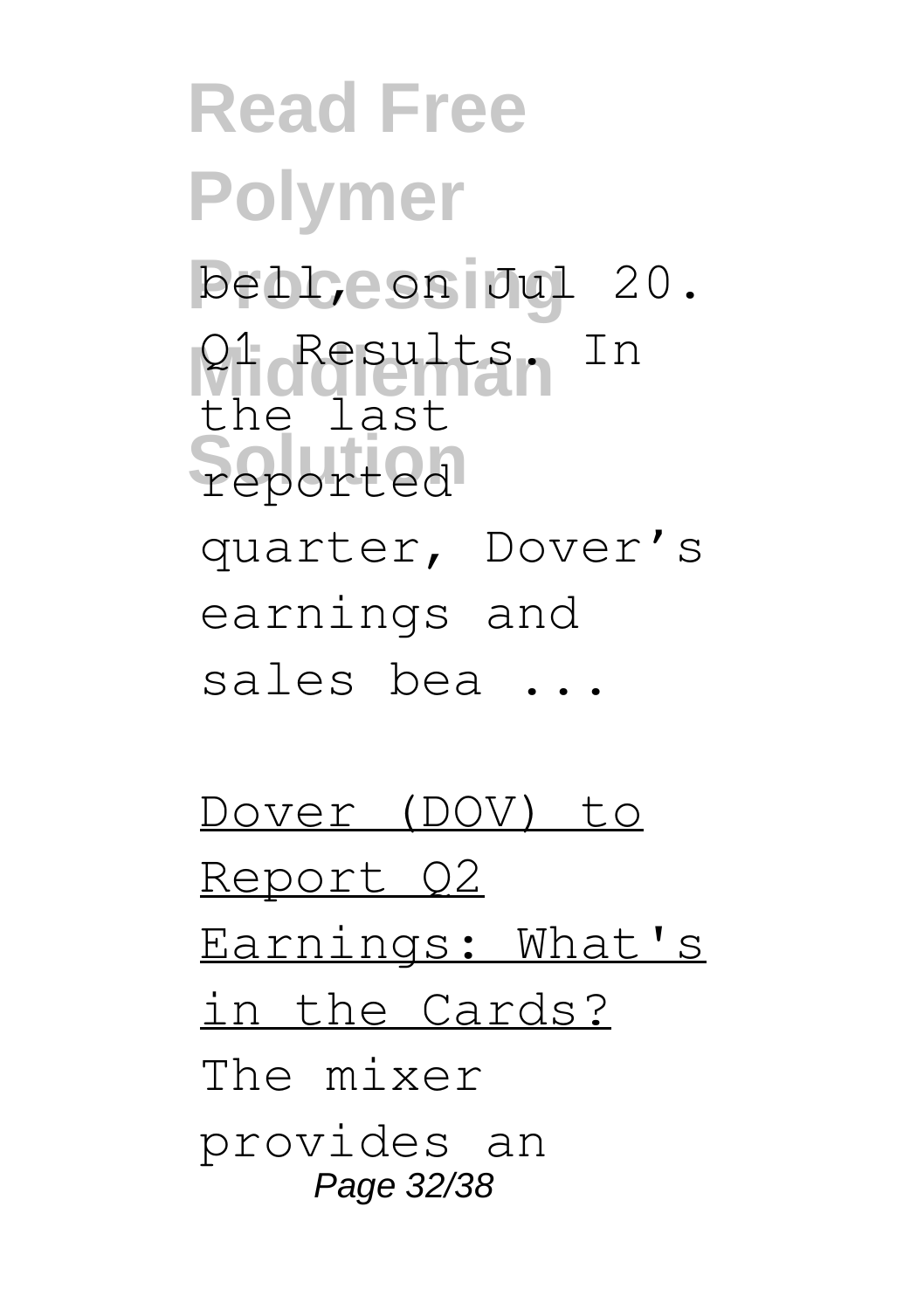**Read Free Polymer Processing** energy-efficient **Middleman** solution to **ShatItion** that mixing fluids need significant improvements, such as polymer processing, chemical production, oil, and wastewater.

Komax Stainless Steel Static Page 33/38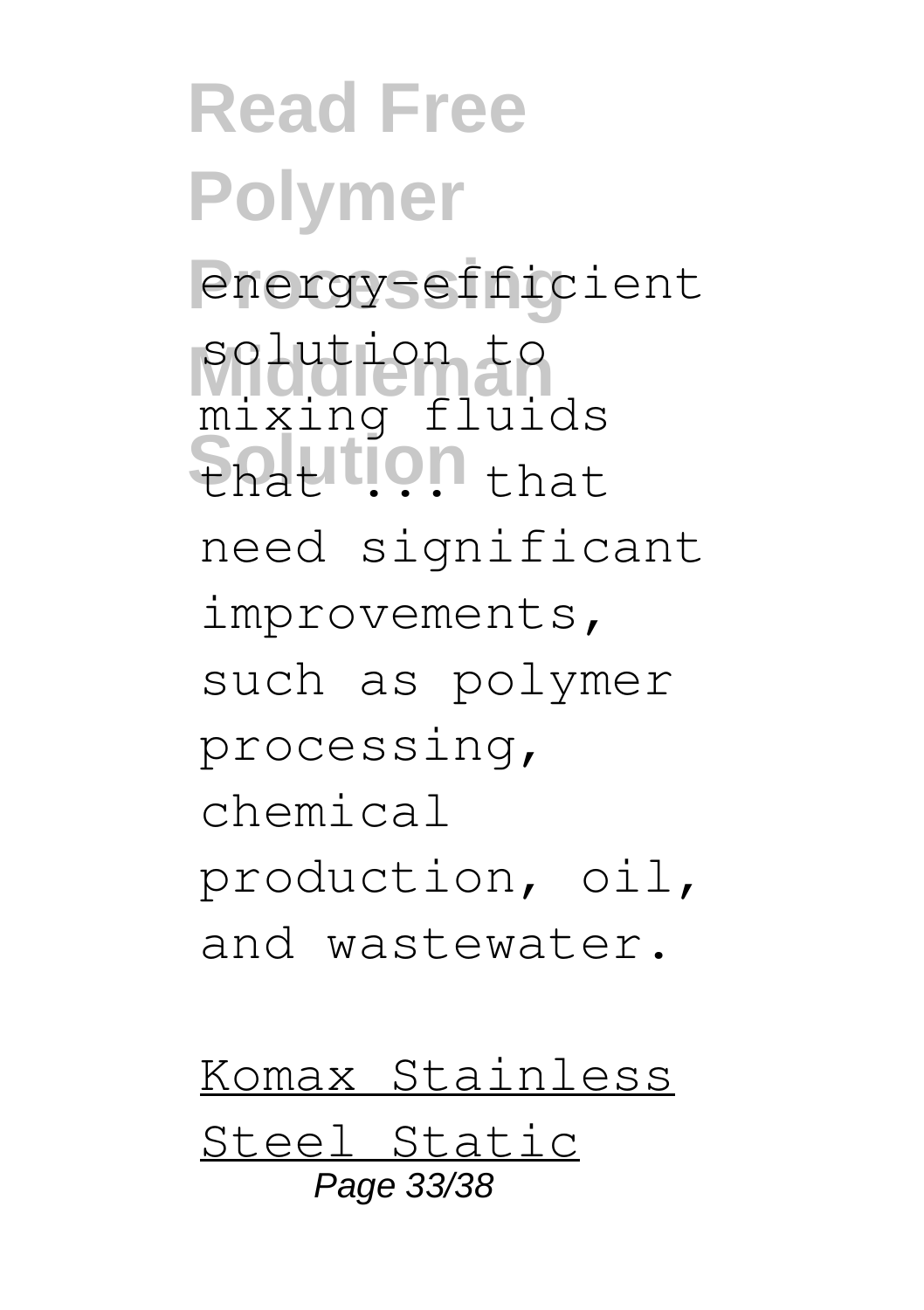**Read Free Polymer Mixersssing Solutions for Process**<sup>1</sup> Continuous Applications SURREY, England- -(BUSINESS WIRE) --Distrupol, a leading European distributor of thermoplastics and elastomers to the polymer processing ... Page 34/38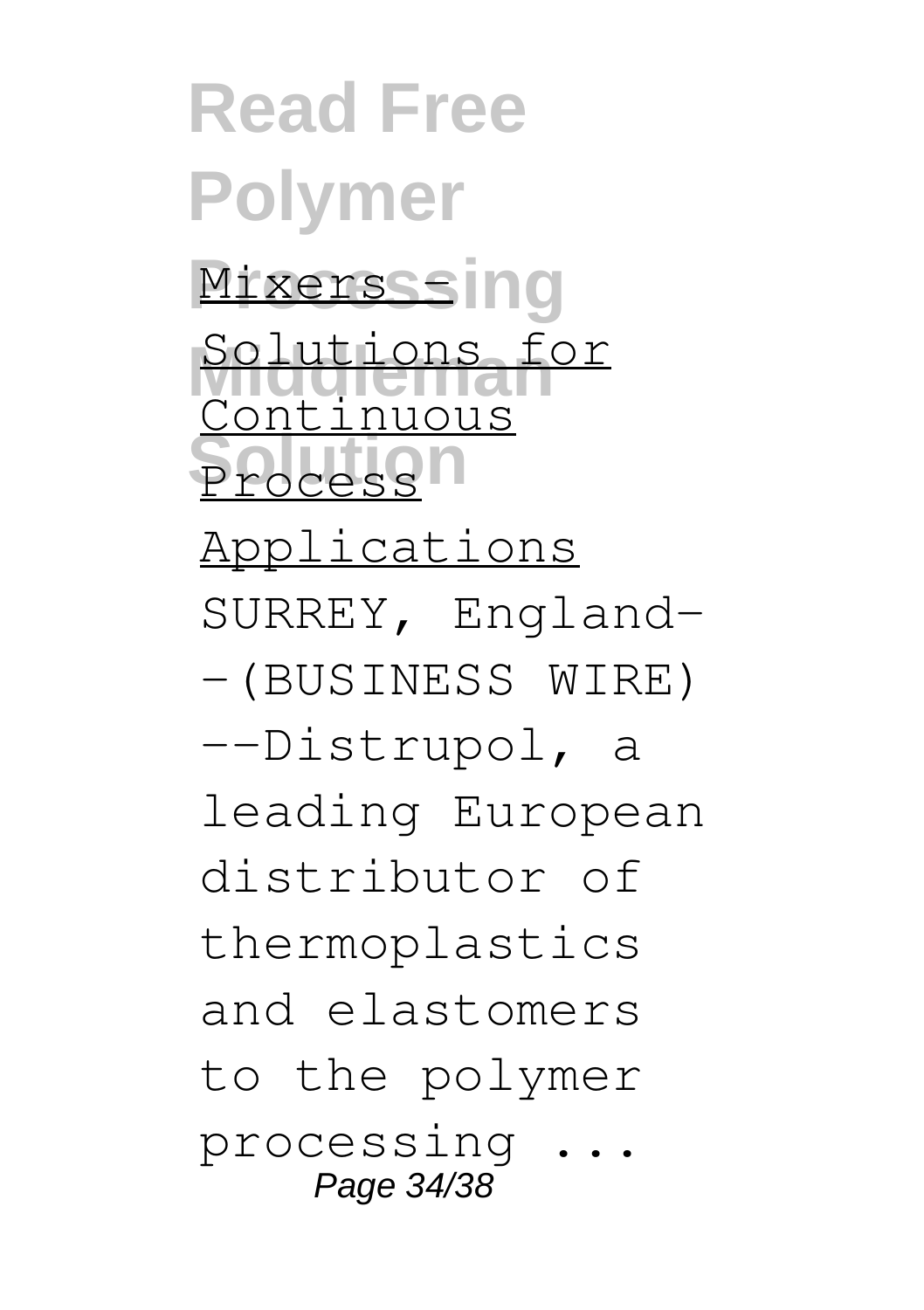# **Read Free Polymer** and customer-**Middleman** oriented, mindset to the solutions-based

...

Distrupol Acquires Lautrup Chemicals and payment processing firms like PayPal offer payments within their own Page 35/38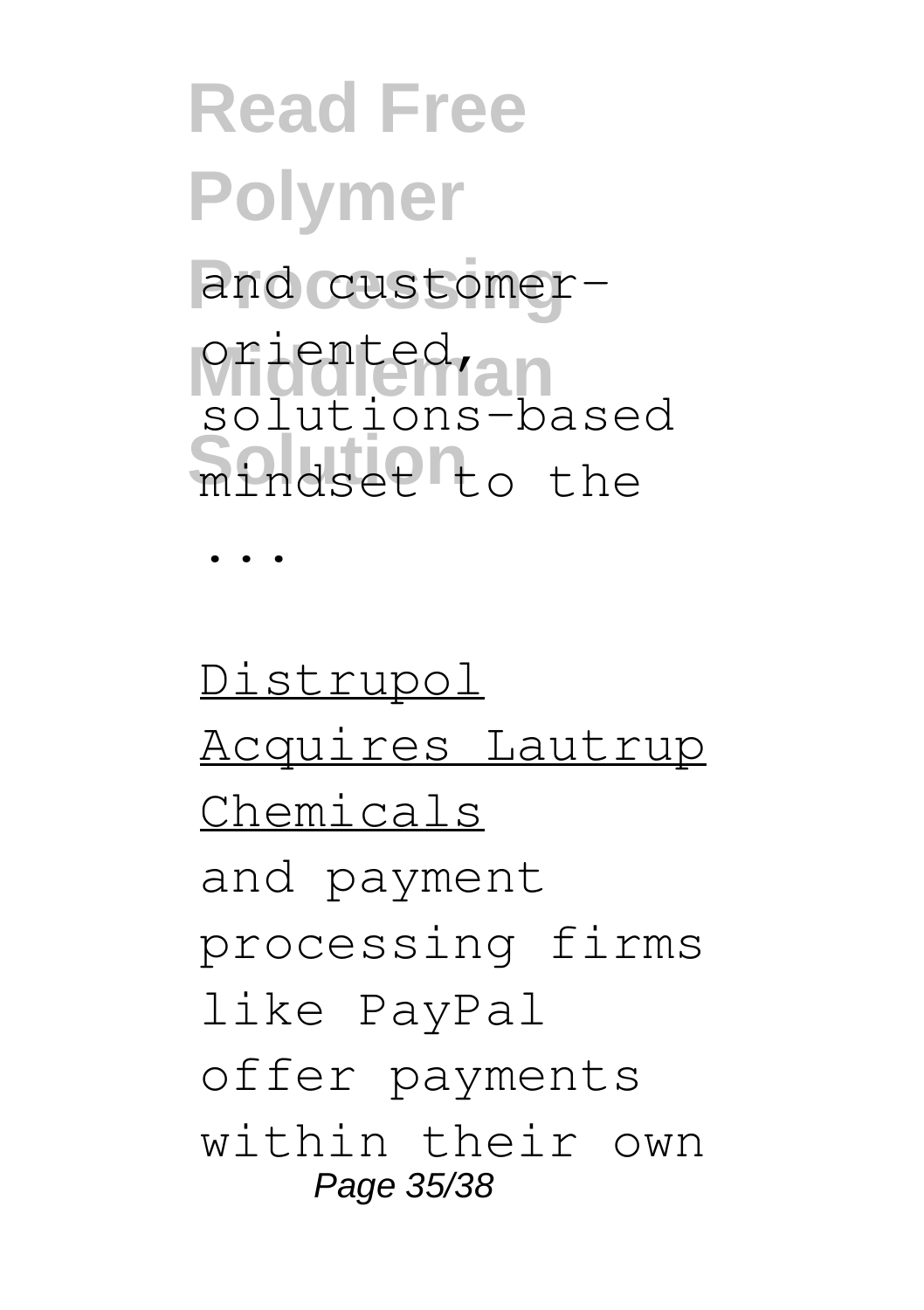**Read Free Polymer** ecosystem. Since these eman require<sup>1</sup> transactions middleman to facilitate them, they can become expensive, slow and restrictive.

Op-ed: Stablecoin is the future of virtual Page 36/38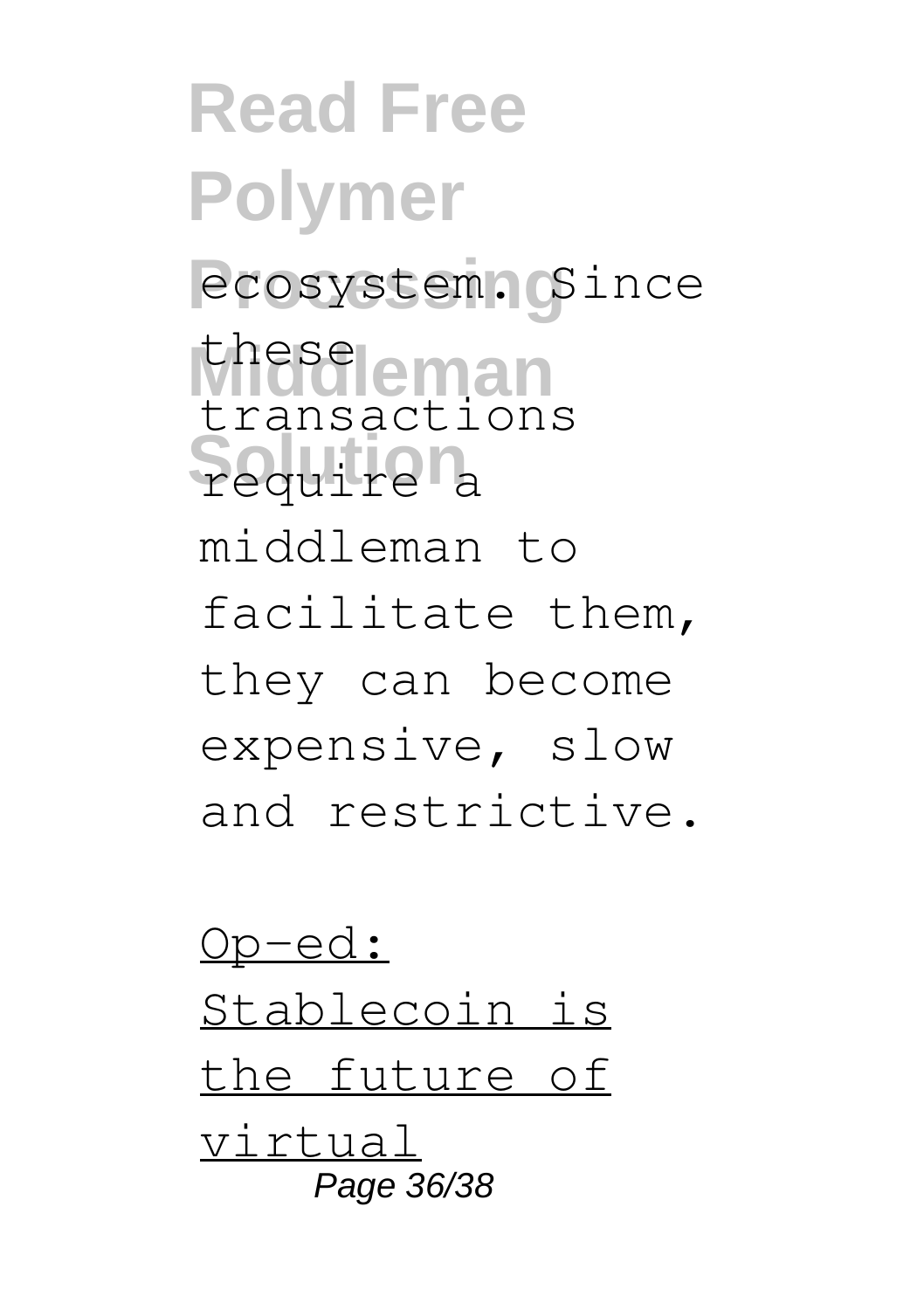**Read Free Polymer** payments. How wise regulation growth<sup>on</sup> can foster its Nexa3D, the maker of ultrafast polymer 3D printers, announced today the immediate commercial availability of xWASH, a new automated washer Page 37/38